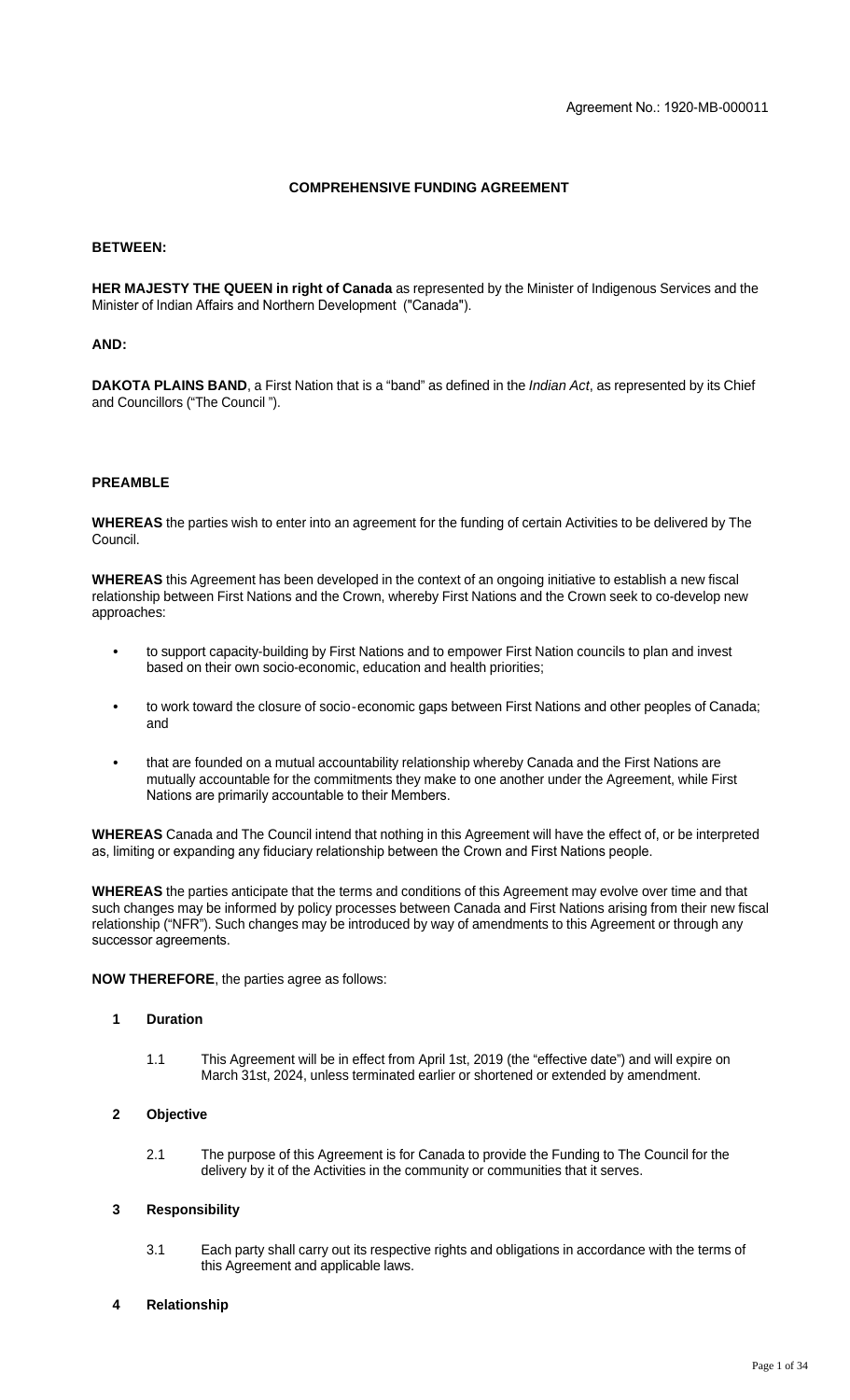- 4.1 The parties shall implement this Agreement in a spirit of cooperation and in good faith but each party shall act on its own behalf and not on behalf of the other party.
- 4.2 Nothing in this Agreement creates or is to be construed as creating a joint venture, legal partnership, service contract or principal and agent relationship between the parties, and neither party will represent itself to any third party as acting on behalf of the other, as being a jointventurer, legal partner, a service procurer, service contractor, principal, agent or delegate of the other party.

## **5 Non- Derogation**

- 5.1 Nothing in this Agreement will be construed to diminish, abrogate, derogate from, or prejudice any treaty or Aboriginal rights of The Council and nothing in this Agreement will:
	- (a) prejudice whatsoever any applications, negotiations or settlements with respect to land claims or land entitlement between the Crown and The Council;
	- (b) prejudice whatsoever the implementation of the inherent right to self-government nor prejudice in any way negotiations with respect to self-government involving The Council;
	- (c) be construed as modifying any existing treaty; or
	- (d) be construed to create a treaty within the meaning of the Constitution Act, 1982.

## **6 Funding**

- 6.1 Subject to the terms and conditions of this Agreement, Canada shall transfer the Funding to The Council by way of payment of the amounts set out in Schedule 4 in the initial and subsequent Fiscal Years. These amounts will be paid according to the schedule of periodic advance payments set out in Schedule 4.
- 6.2 The parties acknowledge that, if this is a multi-year agreement, not all of the Funding for the full term of this Agreement may be set out in Schedule 4 at any given time. Funding for subsequent Fiscal Years may be determined or adjusted annually in accordance with the formulas or adjustment factors set out in Schedules 5 and 6, or other amendment process. Amendments to Schedule 4 for this purpose may be made by way of a NOBA or other amendment process.

## **7 Notice of Budget Adjustment (NOBA)**

- 7.1 Canada may, by NOBA, amend Schedule 4 in order to adjust the Funding and/or periodic advance payments for one or more Fiscal Years.
- 7.2 A NOBA will be signed by Canada, set out the details of the Funding changes and contain an amended Schedule 4 for this Agreement.
- 7.3 A NOBA may not:
	- (a) reduce overall Funding except according to an adjustment factor or formula set out in Schedule 5 and 6; or
	- (b) modify the terms and conditions of this Agreement, except as provided for in subsection 7.1.

#### **8 Multiple Departments**

- 8.1 Where more than one Federal Department contributes any of the Funding under this Agreement on behalf of Canada:
	- (a) any Federal Department may transfer the Funding on behalf of other Federal Departments; and
	- (b) Canada's rights and obligations under this Agreement may be carried out by any Federal Department.

## **9 Funding Subject to Appropriations and Departmental Funding Authorities**

9.1 Notwithstanding any other provision of this Agreement, the amount and payment of any Funding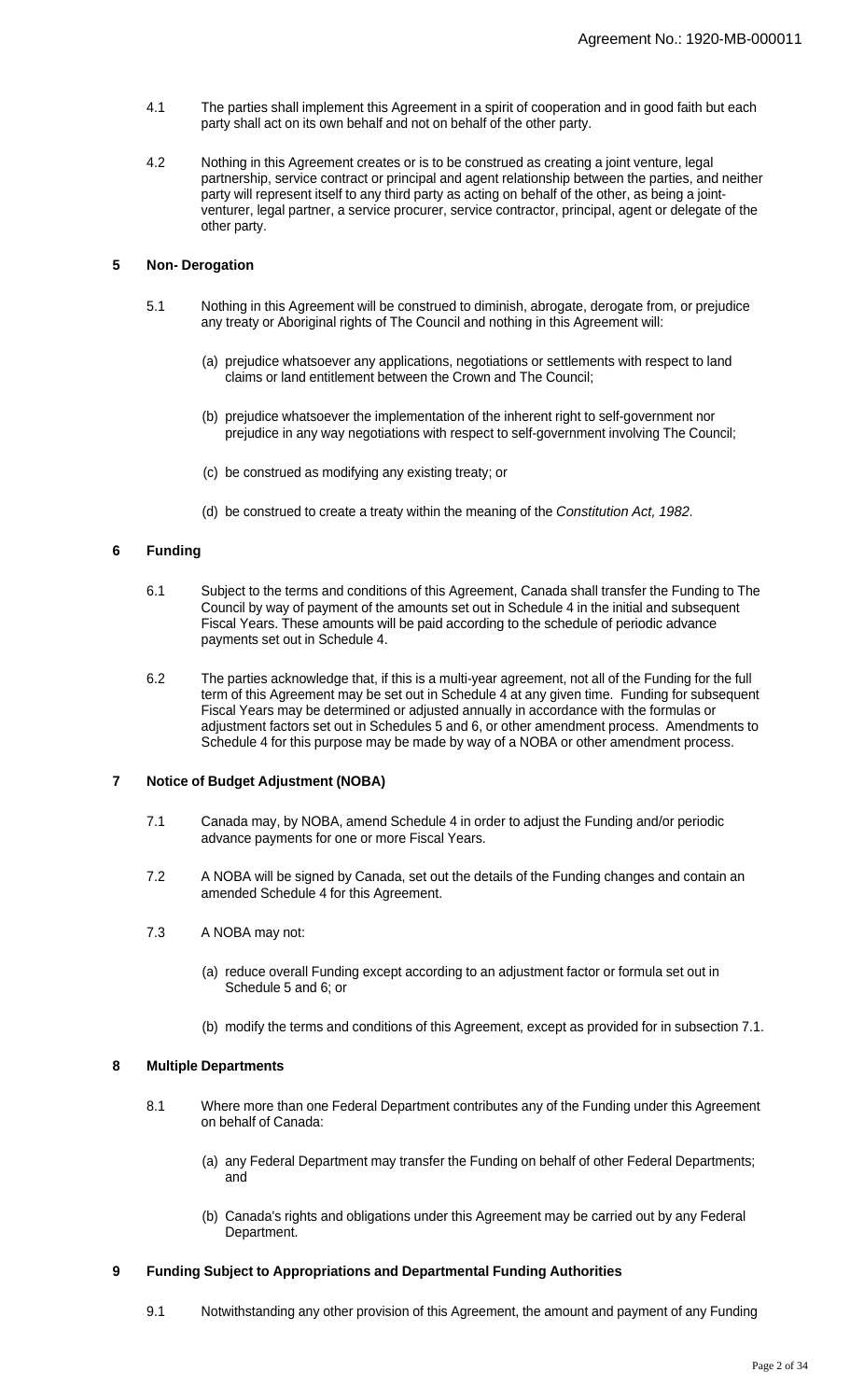is subject to the appropriation of funds by the Parliament of Canada.

- 9.2 In the event that any funding authority of any Federal Department for which the Funding is provided is modified or cancelled by the Treasury Board of Canada or by that Federal Department, or if funding levels of any Federal Department are reduced or cancelled by Parliament for any Fiscal Year in which payment is to be made, Canada may adjust or cancel the Funding accordingly.
- 9.3 Where Set Funding, Fixed Funding or Flexible Funding is to be reduced or cancelled under subsection 9.2, Canada shall provide at least 60 days prior notice to The Council. This notice will specify the Activities, the Fiscal Year(s) and amounts in respect of which any such Funding will be reduced or cancelled.
- 9.4 Where any Block Funding, Grant Funding or NFR Grant Funding is to be reduced or cancelled under subsection 9.2 Canada shall provide at least 1 year's notice to The Council.

## **10 Exceptional Circumstances**

10.1 If exceptional circumstances occur during the term of this Agreement which were not reasonably foreseeable at the date this Agreement came into effect and which have a significant impact on The Council's ability to fulfill the terms and conditions of this Agreement, The Council may return to the Federal Department that provides Funding for the Activity affected by the exceptional circumstances to request changes to the level of Funding for the affected Activity. If a Federal Department agrees to change the level of Funding, this Agreement will be amended accordingly.

## **11 Deficits**

11.1 The Council shall be responsible for any expenditure it makes in excess of the Funding.

#### **12 Reports and Records**

- 12.1 Each Fiscal Year, The Council shall prepare and submit to ISC all reports listed in Schedule 7 for that Fiscal Year in accordance with the requirements for each report set out in the Reporting Guide for that Fiscal Year.
- 12.2 If this Agreement covers more than one Fiscal Year, Canada may, on or before the start of each Fiscal Year, issue a new Schedule 7 for that Fiscal Year.
- 12.3 Each Fiscal Year, Canada shall publish the Reporting Guide no later than 90 days before the Fiscal Year. Canada may amend the Reporting Guide during a Fiscal Year for the same Fiscal Year only if the amendment arises from a Treasury Board requirement. Canada shall promptly notify The Council of any such amendment.
- 12.4 Subject to any statutory obligations that may apply to The Council, Canada may, by notice to The Council, extend the deadline for the receipt of any reports if The Council provides notice before the applicable due dates of circumstances beyond The Council's control preventing The Council from meeting the deadlines. Such a notice may only change the reporting date and no other reporting requirements, will be signed by Canada and will amend this Agreement in accordance with its terms.
- 12.5 The Council shall retain all original financial and non-financial accounts and records, in paper or electronic form, that relate to the Activities and use of Funding under this Agreement, including accounts and records that are required to prepare reports under this Agreement, for a period of 7 years following the end of the last Fiscal Year to which the records relate. Such records, whether kept in paper or electronic form, must be organized, complete, legible and accessible.
- 12.6 ISC may deliver a copy of The Council's Consolidated Audited Financial Statements, together with all other financial reporting required under the Reporting Guide, to CIRNAC. ISC shall not provide a copy of such statements or reports to any other Federal Department or any third party except where agreed to in writing by The Council or where authorized or permitted by law.

## **13 Contracting-Out and Delegation**

13.1 Subject to the other provisions of this section, either party may contract-out or delegate any of its funcations or obligations under this Agreement to any third party, including any contractor, delegate or agent and, in the case of The Council, an Agency. The parties acknowledge that they will remain responsible to the other for the performance of all such contracted or delegated matters.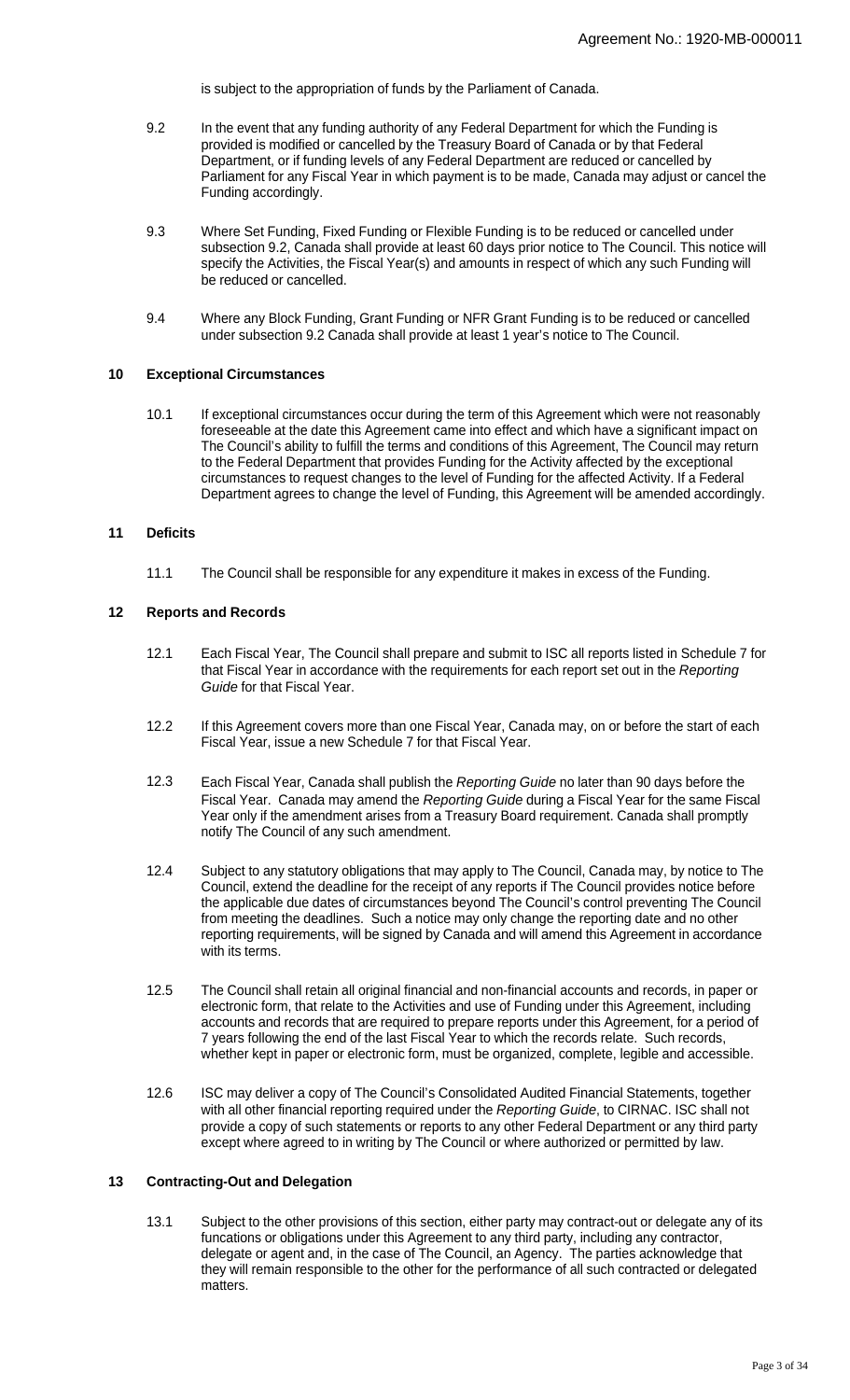- 13.2 If either party wishes to contract-out or delegate all or a substantial part of its functions or obligations under this Agreement to a third party or Agency, it shall: (i) enter into an agreement with the third party or Agency for that purpose; (ii) ensure that the third party or Agency complies with all requirements of this Agreement on its behalf; and (iii) make the agreement available to the other party upon request, subject to applicable laws.
- 13.3 Where statutory authority to act on behalf of a Federal Department is delegated to The Council, as in the case of delegated authority under sections 53 or 60 of the Indian Act to administer lands, The Council shall not delegate any of that authority.

### **14 Environmental Obligations**

14.1 The Council and Canada shall cooperate to ensure that, with respect to any project to be undertaken by the The Council with any of the Funding, all applicable requirements of the Canadian Environmental Assessment Act, 2012 and any other applicable environmental laws will be followed.

## **15 Indemnification**

- 15.1 The Council shall indemnify and save harmless the Crown, her Ministers, officers, employees, agents, successors and assigns from and against all claims, liabilities, and demands arising directly or indirectly from any acts or omissions of The Council or of any of its employees or agents in respect of or resulting from: (i) The Council's performance or non-performance of its obligations under this Agreement; or (ii) The Council entering into any loan, capital lease or other long term obligation.
- 15.2 Canada shall save harmless and indemnify The Council from and against all claims, liabilities and demands arising directly or indirectly from any breach of this Agreement by Canada.

## **16 Set-Off**

- 16.1 Without limiting the scope of set-off or compensation rights available to the Crown at common law, under the Civil Code of Québec, under the Financial Administration Act, or otherwise, Canada may set-off or seek compensation against the Funding for:
	- (a) any amount that is a debt due to the Crown for Contribution Fundingand Grant Funding pursuant to section 18 of Schedule 2; and
	- (b) any amount that the The Council owes to the Crown under legislation or any other agreement of any kind.
- 16.2 Where set-off or compensation by Canada against any of the Funding could create undue financial hardship for The Council or jeopardize the health and safety of Members, Canada may consider any written request or proposal from The Council to enter into a debt acknowledgement and repayment agreement with Canada to amortize the set-off or compensation amount over time.

#### **17 Dispute Resolution**

- 17.1 Canada and The Council shall attempt to negotiate a resolution to any disputes arising between them regarding the interpretation of a provision of this Agreement or the obligation of a party under this Agreement in a timely manner.
- 17.2 Canada and The Council may agree to non-binding mediation to resolve any dispute. In such case, each party shall bear its own costs and bear equally the costs of any independent third party appointed to assist the parties to try to resolve the dispute.

## **18 Evaluation**

- 18.1 Canada may, at any time during the term of this Agreement or within 7 years of its expiry or termination, carry out one or more evaluations of the effectiveness of this Agreement.
- 18.2 The Council shall cooperate in the conduct of any such evaluation and provide Canada or its representatives such information as they require, including any records that are required to be retained under subsection 12.5.

### **19 Termination**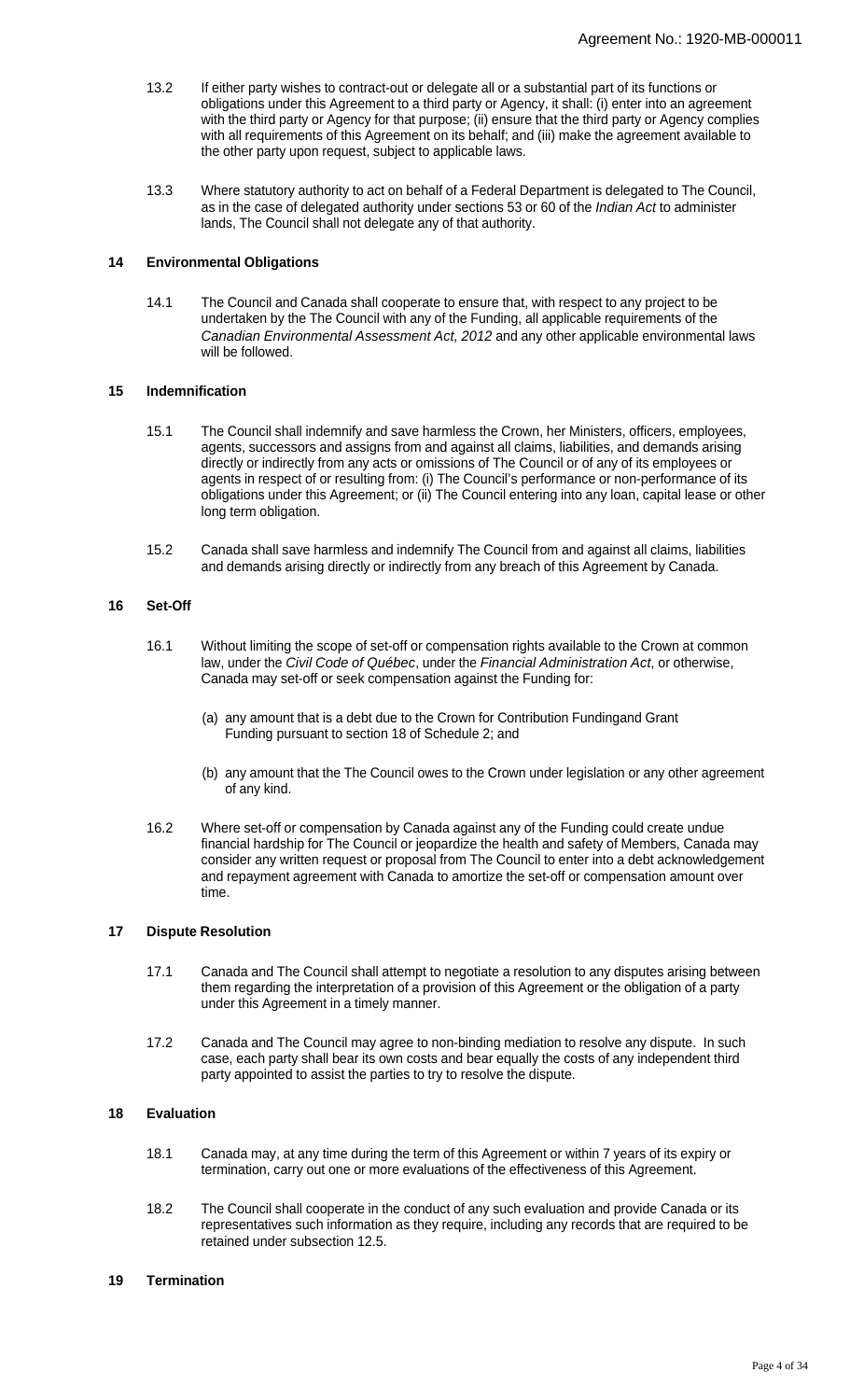- 19.1 Either party may terminate this Agreement by providing notice to the other party stipulating the reason for termination, provided that before any such termination can become effective:
	- (a) the parties exhaust the dispute resolution process if relevant to the termination; and
	- (b) the parties agree on a time frame to terminate the Agreement in a manner that will minimize impacts on Members.
- 19.2 In the event of the termination of this Agreement:
	- (a) The Council shall provide Canada with Consolidated Audited Financial Statements for all Funding together with all schedules and reports as required by the Reporting Guide, or such parts of that financial reporting as specified by Canada, within 120 days of the date of termination;
	- (b) subject to rights of set-off, Canada shall pay to The Council any Funding owed to The Council up to the termination date of this Agreement unless The Council and Canada agree otherwise in writing;
	- (c) without limiting any other obligation under this Agreement to repay amounts to Canada, The Council shall repay to Canada any unexpended Funding up to the termination date of this Agreement, and within 120 days thereof, unless The Council and Canada agree otherwise in writing; and
	- (d) The Council shall fulfill any other obligation relating to termination set out in any Schedule.

## **20 This Agreement**

- 20.1 This Agreement constitutes the entire agreement between the parties and supersedes all discussions, negotiations and commitments in relation to the subject matter of this Agreement which may have preceded the signing of this Agreement. For greater certainty, this clause does not supersede or affect any obligations of the parties in relation to other subject matter, including obligations arising under prior or other funding agreements between the parties.
- 20.2 The following Schedules are attached to and form part of this Agreement:
	- **•** SCHEDULE 1 Definitions
	- **•** SCHEDULE 2 Contribution Funding (Set, Fixed, Flexible, Block) and Grant Funding
	- **•** SCHEDULE 3 Intentionally Omitted
	- **•** SCHEDULE 4 Funding and Schedule of Payments
	- **•** SCHEDULE 5 Contribution Funding: Delivery Requirements and Funding Adjustment Factors
	- **•** SCHEDULE 6 Intentionally Omitted
	- **•** SCHEDULE 7 Reporting and Due Dates
- 20.3 Descriptive headings in this Agreement are inserted solely for convenience of reference, do not form part of this Agreement, and are not to be used as an aid in the interpretation of this Agreement.
- 20.4 If the phrase "Intentionally Omitted" appears in this Agreement opposite a section number, it either means that that the section, which is normally contained in other template forms of this Agreement, is not applicable to this Agreement or has been omitted by agreement. The enumeration of such a section is left intact in order to avoid re-numbering of this Agreement.
- 20.5 All rights and obligations of the parties which expressly, or by their nature, survive termination or expiry of this Agreement will survive unless and until they are fulfilled, or by their nature expire. Without limiting the generality of the foregoing, the following sections or subsections contain rights and obligations of the parties that may or will remain in effect after the termination or expiry of this Agreement:
	- (a) Main body of this Agreement: 5 (Non-Derogation); 12 (Reports and Records); 13 Contracting-out and Delegation); 15 (Indemnification); 16 (Set-Off); 17 (Dispute Resolution); 18 (Evaluation); 19.2 (Termination - consequential terms); and, 29 (Intellectual Property).
	- (b) Schedule 2 Contribution and Grant Funding: 12 (Reimbursement); any sections or subsections in sections 4-9 and 11-12 that concern spending or repayment of any Contribution Funding or Grant Funding that could apply following expiry of this Agreement; 14 (Default); 15 (Remedial Measures); 18 (Repayment); 20 (Audit); and, 23 (Where Reporting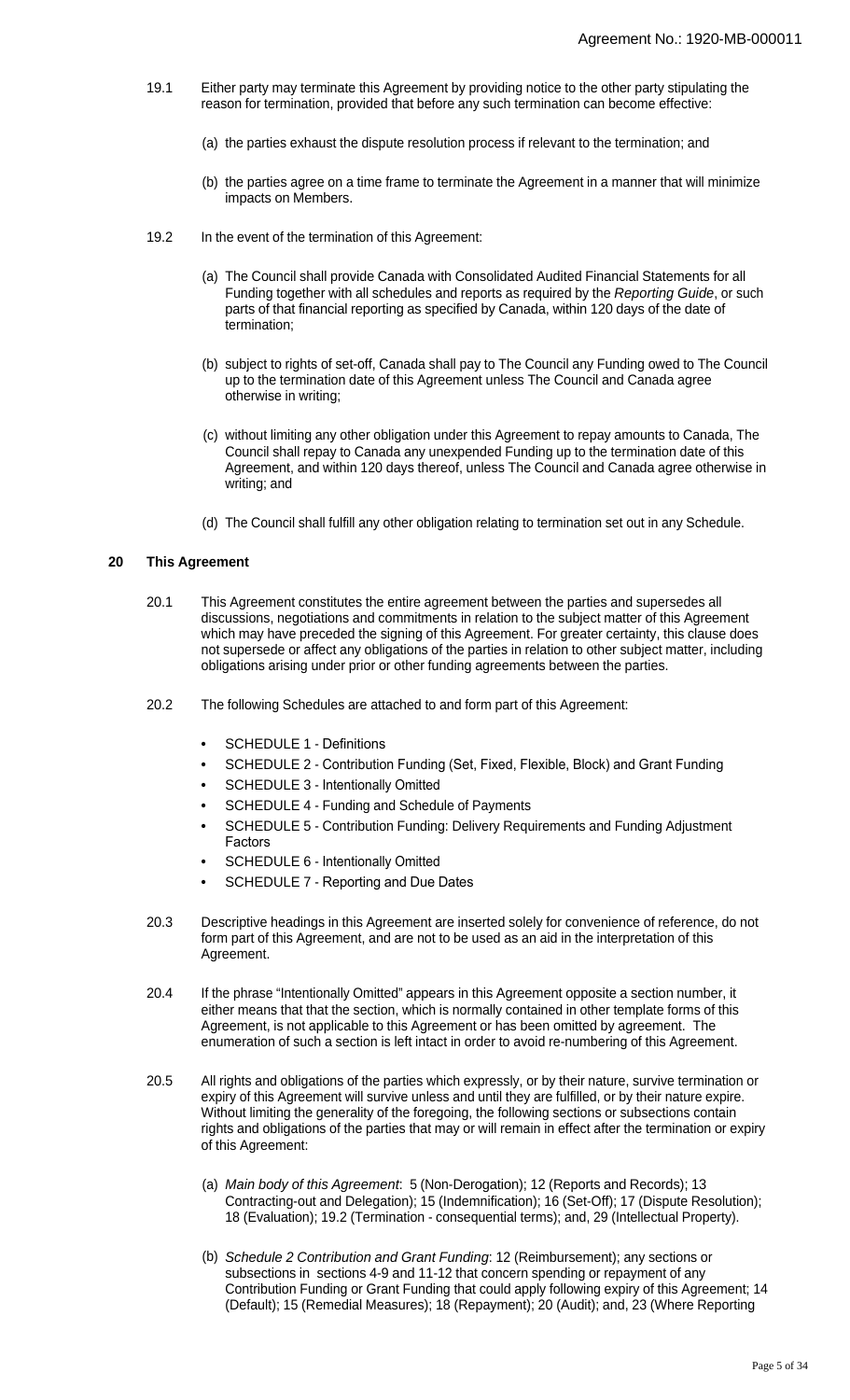or Disclosure Requirements are not met).

- (c) Schedule 3 NFR Grant Funding: 3 (NFR Grant Funding Use and Retention); 5.4 and 6.1 (certain elements of mutual accountability); and, 8 (Evaluation).
- 20.6 This Agreement will be interpreted in accordance with the laws of Canada and the applicable laws of the Province or Territory in which the Activities are undertaken or delivered.
- 20.7 All references throughout this Agreement to legislation and particular government publications are deemed to refer to the legislation and government publication in force or issued at the effective date of this Agreement, and include any subsequent amendments or replacements thereof.

## **21 Amendments**

21.1 All amendments to this Agreement are to be made in writing and signed by both parties, except in the following cases where Canada shall sign the notices alone: by NOBA; by a reporting extension notice issued by Canada under subsection 12.4; or by notice of acceptance for periodic payment changes under section 3 of Schedule 2.

## **22 Waiver**

- 22.1 No provision of this Agreement and no event of default by The Council or Canada of any provision of this Agreement will be deemed to have been waived unless the waiver is in writing and signed by the party waiving.
- 22.2 The waiver by a party of a default by the other party or of any provision of this Agreement will not be deemed to be a waiver of any subsequent default by the other party or of the same or any other provision of this Agreement.

## **23 Assignment**

- 23.1 The parties may contract-out or delegate any of their obligations under this Agreement to a third party in accordance with section 13, but shall not assign any of their rights or obligations under this Agreement without the prior written consent of the other party.
- 23.2 This Agreement is binding upon the parties and their respective administrators and successors and permitted assigns.

#### **24 Lobbyists**

- 24.1 The Council represents and warrants that it and any person lobbying on its behalf to obtain Funding has been, is, and will continue to remain in compliance with the Lobbying Act.
- 24.2 The Council represents and warrants that it has not and will not make any payment to any individual or entity that is in whole or in part contingent upon the solicitation of the Funding or the negotiating/signing of this Agreement or any amendment hereto.

## **25 Warranty of Authority**

25.1 The parties confirm that they each have the authority and the capacity necessary to enter into this Agreement and that their representatives have the authority to enter into this Agreement on their behalf.

## **26 Communications Related to Funding**

26.1 Each party reserves the right to communicate to the public about the terms of this Agreement by way of, but not limited to, announcements, interviews, speeches, press releases, publications, signage, websites, advertising and promotional materials. The timing of these communications will be at the discretion of the party giving the communication. However, the party giving the communication will notify the other party in advance of any significant public event or news release in order to provide to the other party an opportunity to participate in a joint announcement or in the development of joint communications materials.

## **27 Conflict of Interest Regarding Federal Officials**

27.1 The Council declares and shall ensure that: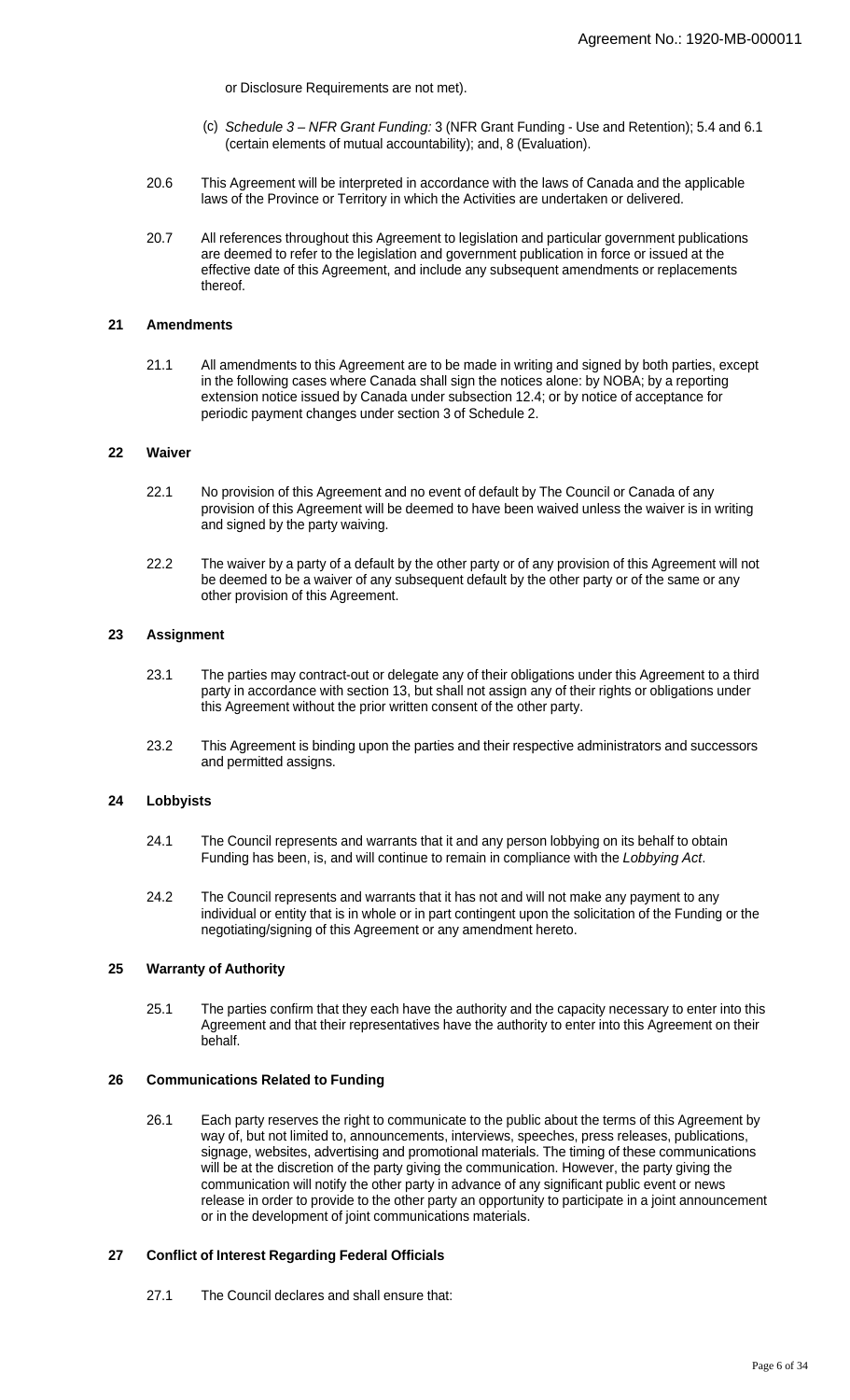- (a) no member of the House of Commons or the Senate of Canada will be admitted to any share or part of this Agreement or to any benefit arising from it; and
- (b) no individual to whom the Conflict of Interest Act, the Conflict of Interest and Postemployment Code for Public Office Holders, the Values and Ethics Code for the Public Sector, the Values and Ethics Code for the Public Service, the Policy on Conflict of Interest and Post-Employment, or the values and ethics code of any Federal Department apply will derive any direct benefit from this Agreement unless that individual is in compliance with the Act and all of the applicable codes and policies noted above.

## **28 Public Disclosure**

28.1 Without limiting any right, obligation or capacity of Canada to disclose information, Canada may publicly disclose the name and address of The Council, the amount of Funding, the nature of the Activities for which Funding is provided, and any information relating to the Funding that the Reporting Guide states that Canada may publicly disclose.

## **29 Intellectual Property**

- 29.1 All intellectual property that arises out of or under this Agreement will be owned by The Council or a third party as may be set out in an agreement between The Council and such third party.
- 29.2 The Council hereby grants to Canada a non- exclusive, royalty-free, fully-paid, perpetual, worldwide, and irrevocable licence to exercise all intellectual property rights that arise under this Agreement for any Crown purpose.
- 29.3 The Council shall secure all necessary rights to give effect to the licence granted under this Agreement.

## **30 Provision of Federal Department Policies and Guidelines**

30.1 Each Federal Department shall, upon request, provide to The Council any publically available policies or guidelines of that Federal Department that are relevant to the provision of any Funding or the exercise of Canada's rights and obligations under this Agreement. For greater certainty, in the event of any conflict between the terms of any such policy or guideline and this Agreement, the terms of this Agreement shall prevail.

#### **31 Notices**

- 31.1 Notices, requests, reports and documents referred to or required by this Agreement must be in writing and, unless notice to the contrary is given by the receiving party, shall be addressed to the receiving party at the following addresses:
	- (a) Canada at:

Indigenous Services Canada, Manitoba Region

Regional Operations 200-365 Hargrave Street Winnipeg MB R3B 3A3 First Nations and Inuit Health 300-391 York Avenue Winnipeg MB R3C 4W1

(b) The Council at:

DAKOTA PLAINS BAND

PO Box 1246 Portage La Prairie MB R1N 3J9

31.2 Notices, requests, reports and documents may be sent by any method of delivery or telecommunication and will be deemed to have been received: (i) by registered mail when the postal receipt is acknowledged by the receiving party; (ii) by facsimile or electronic mail when transmitted and receipt is confirmed; and (iii) by personal delivery, messenger or courier when delivered.

## **32 Execution**

32.1 This Agreement is signed on behalf of The Council and on behalf of Canada by their duly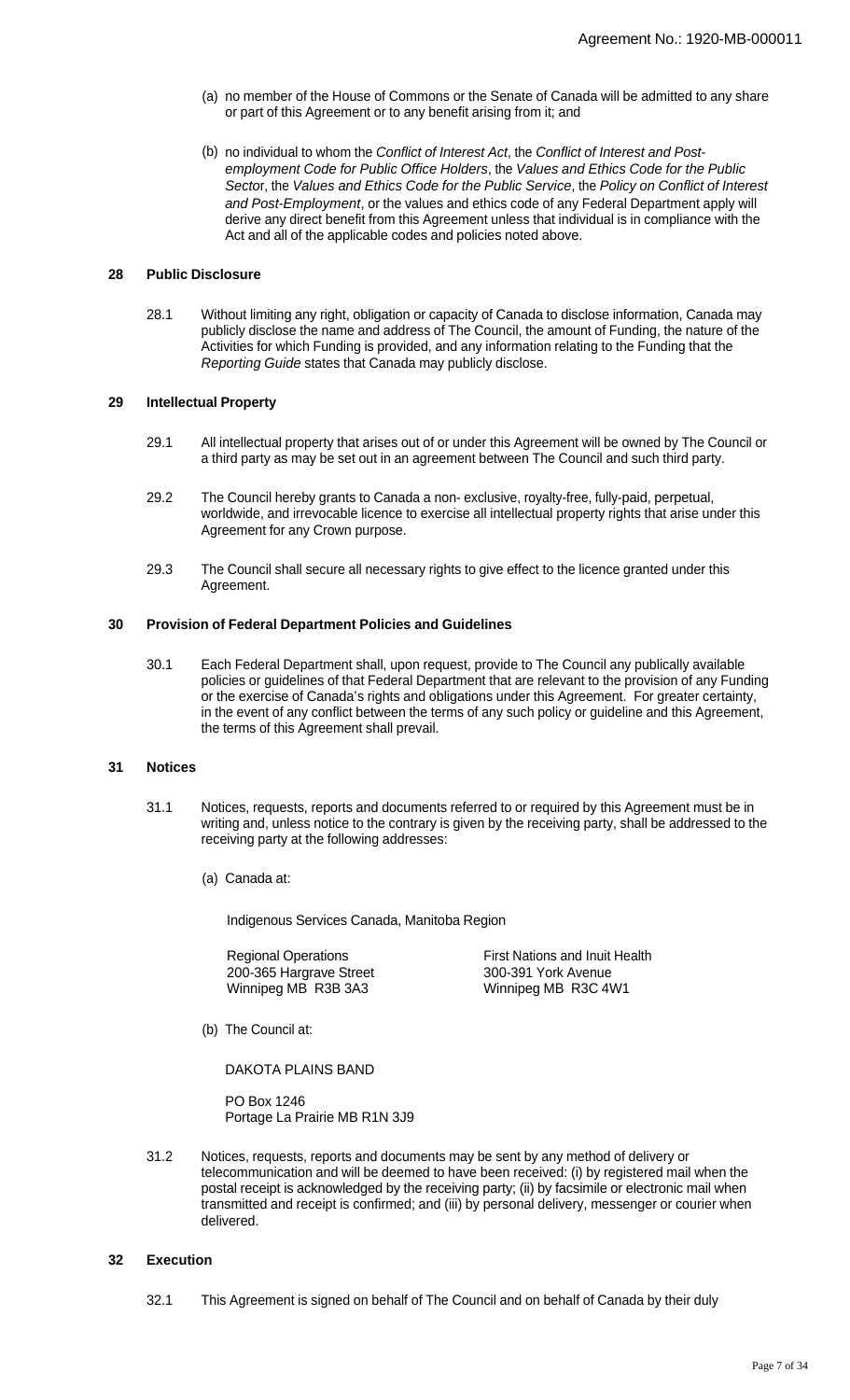#### authorized representatives.

32.2 This Agreement may be signed in identical counterparts, each of which constitutes an original, and such counterparts taken together will constitute one agreement. The signatures of the parties need not appear on the same counterpart, and executed counterparts may be delivered by facsimile or in electronically scanned form by electronic mail.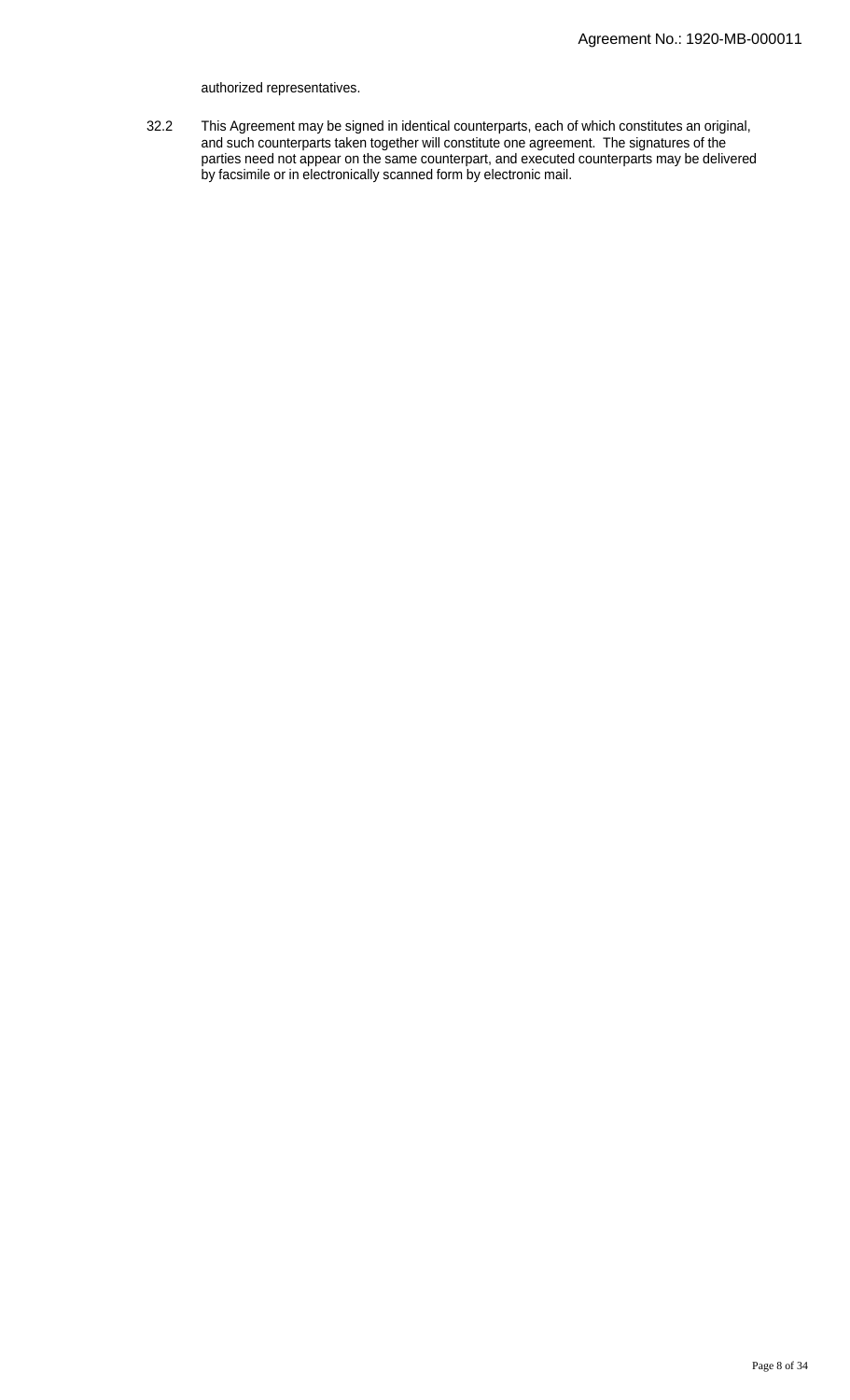# **HER MAJESTY THE QUEEN IN RIGHT OF CANADA DAKOTA PLAINS BAND**

**as represented by the Minister of Indigenous Services**

| by:   | Regional Director General, Manitoba Region<br><b>Regional Operations</b><br>Indigenous Services Canada<br>Date:      | by:   | Chief                                                   |
|-------|----------------------------------------------------------------------------------------------------------------------|-------|---------------------------------------------------------|
|       | as represented by the Minister of Indian Affairs and<br><b>Northern Development</b>                                  | by:   | Councillor                                              |
| by:   | Regional Director General, Manitoba Region<br><b>Regional Operations</b><br>Indigenous Services Canada               | by:   | <u> 2001 - Jan Barnett, mars et al. (</u><br>Councillor |
| Date: | <u> 2000 - Jan James James Jan James James Jan James James James James James James James James James James James</u> | Date: |                                                         |

Quorum\_2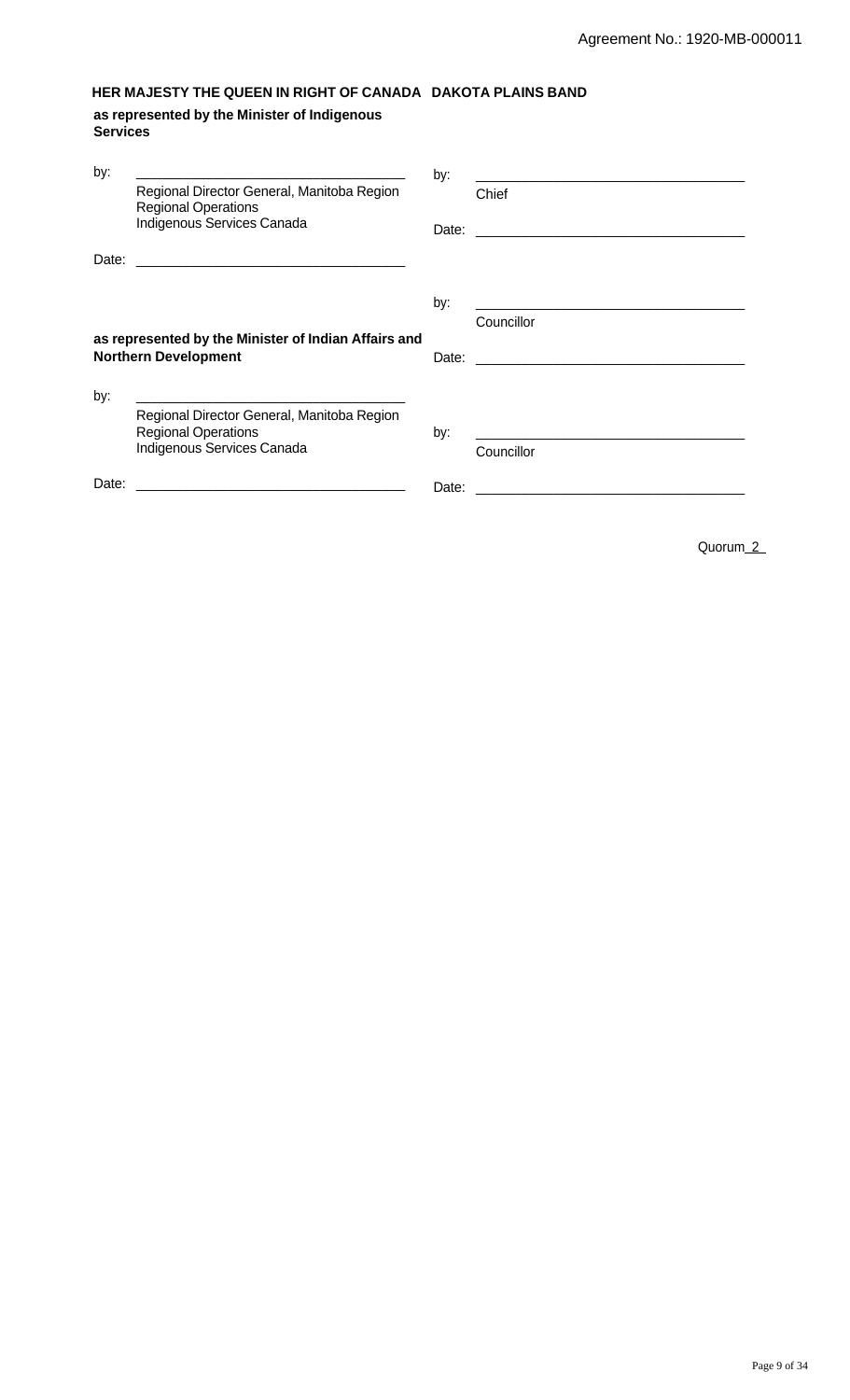## **SCHEDULE 1 DEFINITIONS**

In this Agreement, the following terms have the following meanings. These definitions apply equally to the singular and plural forms of the terms defined:

**"Activity"** means any program, service, activity, initiative or project listed in Schedule 4 under the heading Program Service Area/Program Inventory/ Budget Activity/Functional Area.

**"Agency"** means any authority, board, committee, or third party authorized to carry out any functions or Activities under this Agreement on behalf of The Council.

**"Agreement"** means this Comprehensive Funding Agreement and includes all Schedules and any amendments to this Agreement.

**"Block Funding"** means that portion of the Funding, if any, set out in Schedule 4 under the heading "Block Funding".

**"CIRNAC"** stands for Crown-Indigenous Relations and Northern Affairs Canada, an applied title for the Department of Indian Affairs and Northern Development (DIAND).

**"Consolidated Audited Financial Statements"** means The Council's annual consolidated financial statements that are prepared and audited in accordance with the Reporting Guide.

**"Contribution Funding"** means Set Funding, Fixed Funding, Flexible Funding and Block Funding.

**"Cost-Sharing"** means a requirement set out in Schedule 5 for The Council to supplement any Set, Fixed, Flexible or Grant Funding for an Activity with funding from other sources.

**"Crown"** means Her Majesty the Queen in right of Canada.

**"days"** means calendar days, unless otherwise indicated.

**"Delivery Requirements"** means the requirements for Contribution Funding set out in Schedule 5.

**"Federal Department"** means a federal department or federal government institution with respect to which a Minister representing the Crown in this Agreement presides and through which the Crown provides any of the Funding.

**"First Nation"** means a "band" within the meaning of the Indian Act.

**"Fiscal Year"** means any period during the term of this Agreement, commencing on April 1st and ending on March 31st of the year immediately following, and includes part thereof in the event this Agreement commences after April 1st or expires or terminates before March 31st.

**"Fixed Funding"** means that portion of the Funding, if any, set out in Schedule 4 under the heading "Fixed Funding".

**"Flexible Funding"** means that portion of the Funding, if any, set out in Schedule 4 under the heading "Flexible Funding".

**"Funding"** means the amounts payable or paid by Canada to The Council under this Agreement, consisting of all Set Funding, Fixed Funding, Flexible Funding, Block Funding and Grant Funding.

**"Grant Funding"** means that portion of the Funding, if any, set out in Schedule 4 under the heading "Grant Funding" and that is subject to Canada's pre-established eligibility requirements.

**"Health Activities"** means the Activities set out in Schedule 4 that are related to health.

**"ISC"** means the Department of Indigenous Services Canada.

**"main body of this Agreement"** means that portion of this Agreement that precedes this Schedule.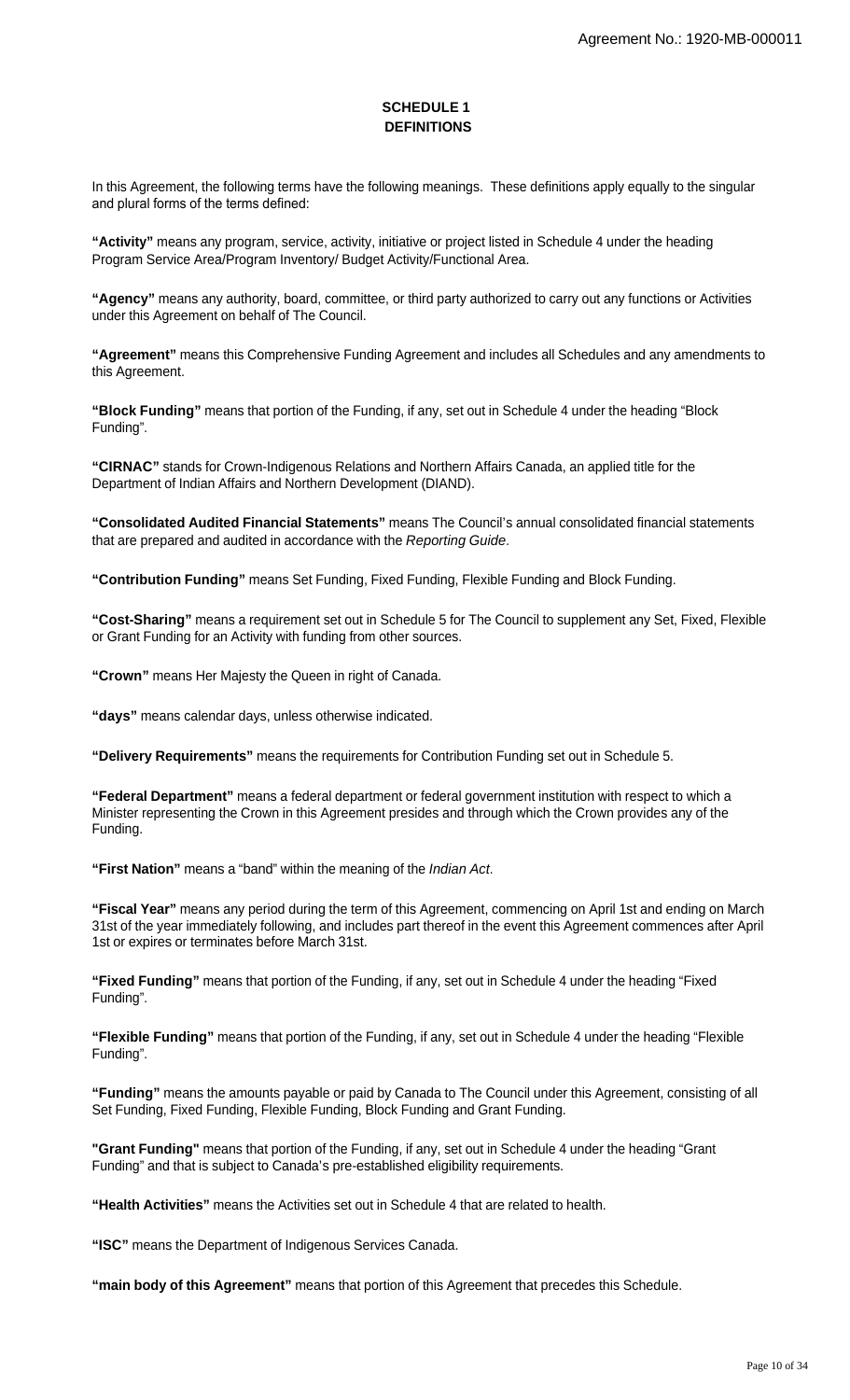**"Management Action Plan"** means a plan, developed by The Council and acceptable to Canada, which reflects measures to be taken by The Council to remedy a default under this Agreement as it applies with Contribution Funding and Grant Funding.

**"Mandatory Activities"** means the following Activities for the purposes of Flexible Funding:

(i) "Communicable Disease Control", "Environmental Public Health", and/or "Treatment Services" as identified in Schedule 4.

and means the following Activities for the purposes of Block Funding:

- (i) "Communicable Disease Control", "Environmental Public Health", and/or "Treatment Services" as identified in Schedule 4; and
- (ii) each Activity found in any table entitled "Block Activity Delivery Requirements" in Schedule 5.

**"Member"** means a person whose name appears on the band list of The Council maintained by the Department of Indian Affairs and Northern Development or The Council in accordance with the Indian Act.

**"Notice of Budget Adjustment" or "NOBA"** means a notice, issued by Canada, which amends this Agreement to adjust Funding and/or periodic advance payments in accordance with section 7 of the main body of this Agreement.

**"Reporting Guide"** means the applicable reporting guide for each Fiscal Year issued by Canada prior to the commencement of that Fiscal Year that sets out accounting and reporting requirements for this Agreement.

**"Schedule"** means any schedule to this Agreement.

**"Set Funding"** means that portion of the Funding, if any, set out in Schedule 4 under the heading "Set Funding".

**"Third Party Funding Agreement Manager"** means a third party, appointed by Canada, that administers Funding otherwise payable to The Council and undertakes The Council's obligations under this Agreement, in whole or in part, and that may assist The Council to remedy default under this Agreement.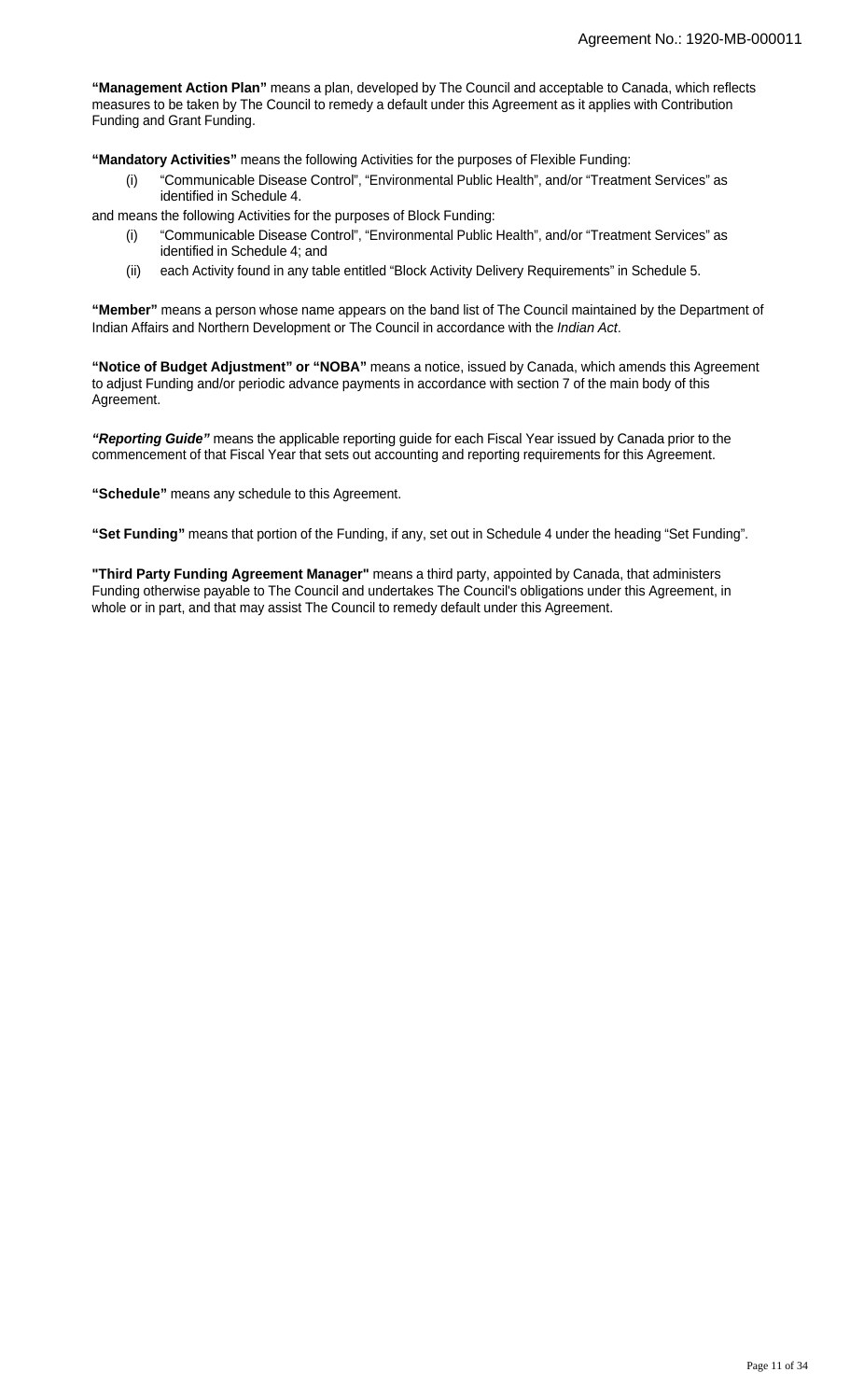## **SCHEDULE 2**

## **CONTRIBUTION FUNDING (SET, FIXED, FLEXIBLE, BLOCK) AND GRANT FUNDING**

## **1 Application**

All Set, Fixed, Flexible, Block and Grant Funding will be provided subject to and in accordance with: (i) the main body of this Agreement; (ii) this Schedule; and (iii) the applicable terms of the other Schedules.

## **2 Formula-based or Factor-based Funding Adjustments**

2.1 Where the amount of any Contribution Funding or Grant Funding will change in accordance with a predetermined adjustment factor or formula set out in Schedule 5, Canada shall, by NOBA or other amendment process, amend Schedule 4 accordingly.

## **3 Adjustment of Cash Flow**

- 3.1 The Council may request adjustment of any periodic payment set out in Schedule 4 for an Activity where its differs from its anticipated expenditures for the corresponding period. In this case, The Council shall propose adjustments to that Schedule accordingly. Canada shall notify The Council of acceptance or rejection of the proposed adjustments within 30 days of The Council's notification. Where Canada accepts the proposed adjustments, Canada shall issue a notice of acceptance or a NOBA containing the revised Schedule 4.
- 3.2 The total annual funding amount for an Activity set out in Schedule 4 may not be changed under subsection 3.1.

## **4 Set Funding**

- 4.1 The Council may only expend Set Funding:
	- (a) for each of the Activities for which it is allocated in Schedule 4 under the heading Set Funding (or SET) or reallocated in accordance with this section;
	- (b) in accordance with the terms and conditions of this Agreement for those Activities, including those set out in the Delivery Requirements; and
	- (c) during the Fiscal Year in which the annual amount of the Set Funding is payable by Canada.
- 4.2 The Council may, with the written agreement of Canada, reallocate any Set Funding among any Functional Areas within the same Budget Activity set out in Schedule 4 during the same Fiscal Year.
- 4.3 The Council shall immediately notify Canada in writing during a Fiscal Year if it anticipates having unexpended Set Funding for that Fiscal Year.
- 4.4 If, at the end of a Fiscal Year and following any reallocation permitted in this section, The Council has not expended all Set Funding as allocated for each Activity for that Fiscal Year, The Council shall repay the unspent amount to Canada. If Cost-Sharing applies to the Activity, The Council shall instead repay to Canada an amount, proportional to Canada's funding share, of the unspent amount from all sources.
- 4.5 Subject to the funding provisions of this Agreement, Canada shall reimburse to The Council any shortfall in Set Funding for any Activity that is described in the Delivery Requirements as being subject to full reimbursement.

## **5 Fixed Funding**

- 5.1 The Council may only expend Fixed Funding:
	- (a) for each of the Activities for which it is allocated in Schedule 4 under the heading Fixed Funding (or FIXED) or reallocated in accordance with this section; and
	- (b) in accordance with the terms and conditions of this Agreement for those Activities, including those set out in the Delivery Requirements.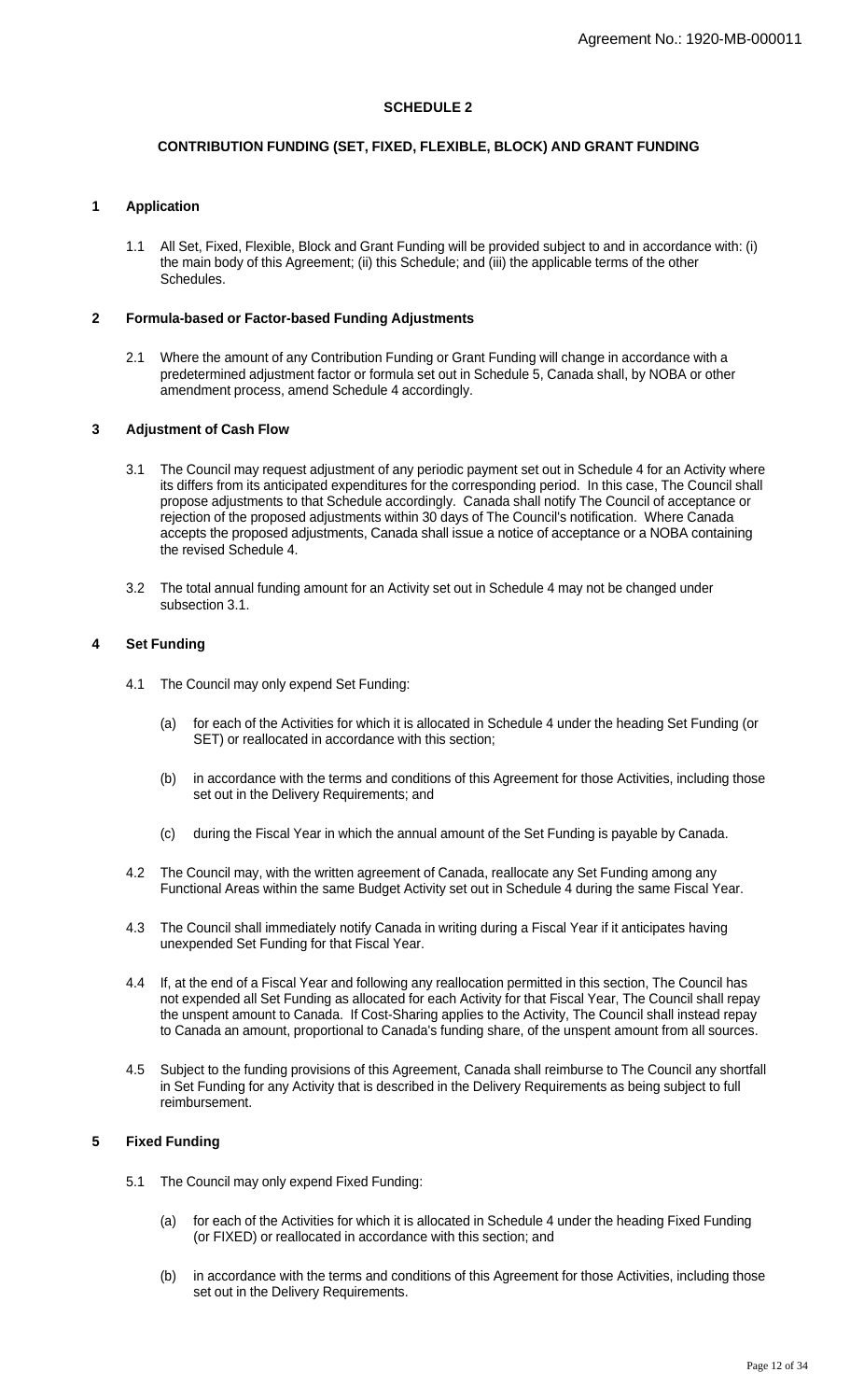- 5.2 Unless Schedule 5 provides otherwise, The Council may reallocate any Fixed Funding among any Functional Area within the same Budget Activity set out in Schedule 4 during a Fiscal Year, provided that Activities are delivered in that Fiscal Year.
- 5.3 Subject to paragraph 19.2(c) of the main body of this Agreement, The Council may retain and use unexpended Fixed Funding from a Fiscal Year in respect of an Activity funded by Fixed Funding, if all of the following conditions have been met:
	- (a) The Council expends the unexpended Fixed Funding in the 1 year period immediately following the Fiscal Year for which the Fixed Funding was provided, including the 1 year after the expiry of the agreement, if applicable:
		- (i) on an Activity that is similar to and has the same purpose as the Activity for which the Fixed Funding was provided; or
		- (ii) in accordance with a plan for expenditure of the unexpended Fixed Funding that is submitted by The Council to Canada within 120 days after the end of that Fiscal Year and that Canada accepts by way of notice to The Council;
	- (b) an unexpended amount from any Health Activities may not be expended on any non-Health Activities, nor may any unexpended amount for any non-Health Activities be expended on any Health Activities; and
	- (c) The Council reports on its expenditure of the unexpended Fixed Funding in accordance with the Reporting Guide.
- 5.4 Subject to subsections 5.2 and 5.3, if The Council has not expended all Fixed Funding allocated for each Activity for that Fiscal Year, The Council shall repay the unspent amount to Canada. If Cost-Sharing applies to the Activity, The Council shall instead repay to Canada an amount, proportional to Canada's funding share, of the unspent amount from all required sources.

## **6 Flexible Funding**

- 6.1 The Council may only expend Flexible Funding:
	- (a) for each of the Activities for which it is allocated in Schedule 4 under the heading Flexible Funding (or FLEX) or reallocated in accordance with this section; and
	- (b) in accordance with the terms and conditions of this Agreement for those Activities including those set out in the Delivery Requirements.
- 6.2 Unless Schedule 5 provides otherwise, The Council may reallocate any Flexible Funding as follows, provided that all Mandatory Activities, funded by Flexible Funding, are delivered in that Fiscal Year:
	- (a) with respect to non-Health Activities, among any other Functional Areas that have Flexible Funding that falls under the same Program Inventory (and within the same Program Service Area) according to Schedule 4, during a Fiscal Year; and
	- (b) with respect to Health Activities, among any Functional Areas that have Flexible Funding that falls under Program Service Areas with the same 3 letter prefix, irrespective of the Program Inventory, according to Schedule 4, during a Fiscal Year.
- 6.3 Subject to paragraph 19.2(c) of the main body of this Agreement, if at the end of a Fiscal Year other than the final Fiscal Year, The Council has not expended all Flexible Funding for that Fiscal Year, The Council may retain the unspent amount for expenditure in a subsequent Fiscal Year if all of the following conditions are met:
	- (a) The Council expends the unexpended Flexible Funding:
		- (i) on an Activity that is similar to and has the same purpose as the Activity for which the Flexible Funding was provided; or
		- (ii) in accordance with a plan for expenditure of the unexpended Flexible Funding that is submitted by The Council to Canada within 120 days after the end of that Fiscal Year and that Canada accepts by way of notice to The Council;
	- (b) an unexpended amount from any Health Activities may not be expended on any non-Health Activities, nor may any unexpended amount for any non-Health Activities be expended on any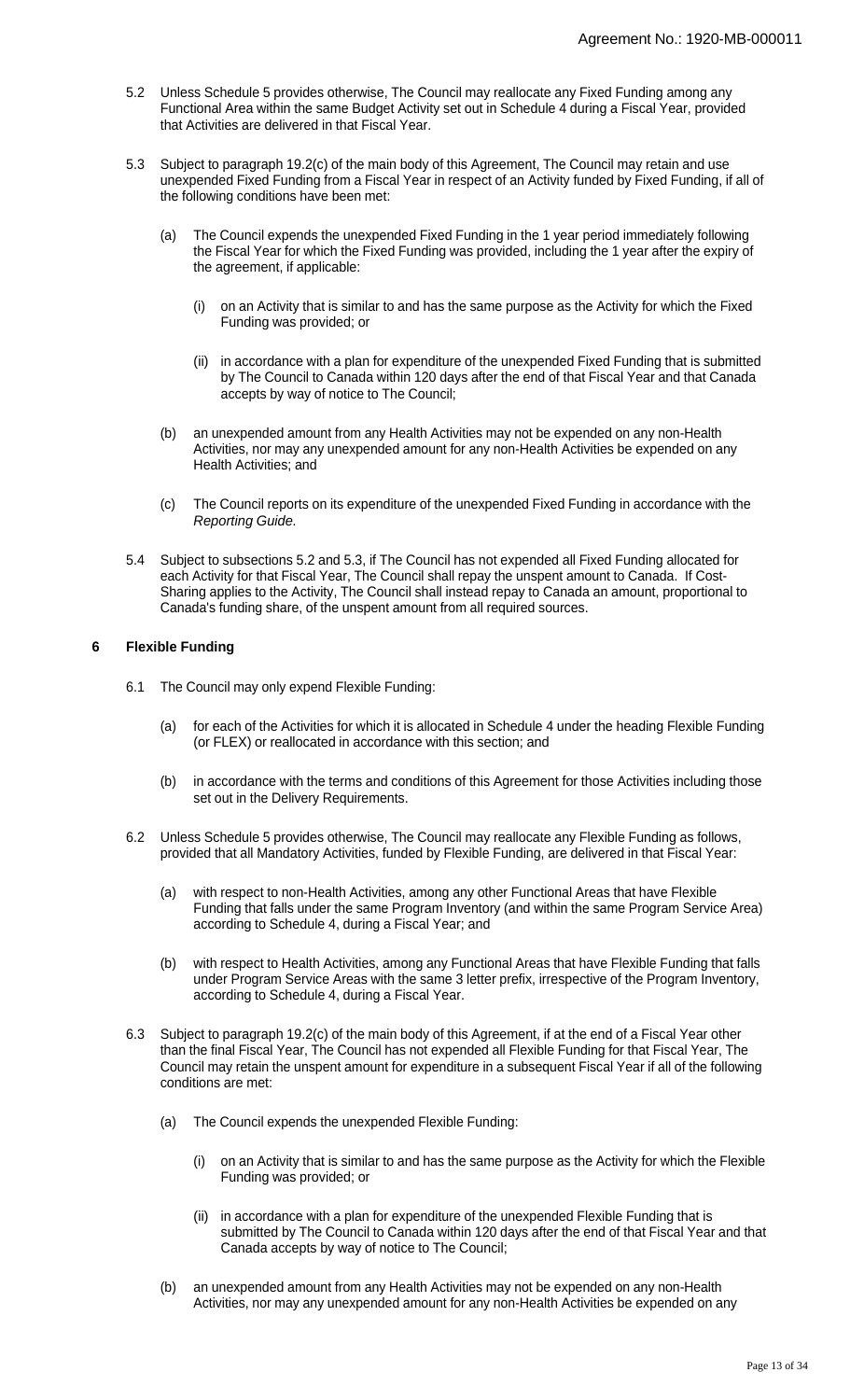Health Activities; and

- (c) The Council reports on its expenditure of the unexpended Flexible Funding in accordance with the Reporting Guide.
- 6.4 Subject to subsection 6.3, following any reallocation permitted in this section, The Council shall repay any unexpended Flexible Funding following the expiry or termination of this Agreement. If Cost-Sharing applies to the Activity, The Council shall instead repay to Canada an amount, proportional to Canada's funding share, of the unspent amount from all required sources.

## **7 Block Funding**

- 7.1 The Council may only expend any Block Funding:
	- (a) for the Activities under the heading Block Funding (or BLOCK) in Schedule 4 or in accordance with this section; and
	- (b) in accordance with the terms and conditions of this Agreement for those Activities including those set out in the Delivery Requirements.
- 7.2 Subject to subsection 7.4, expenditures in a Fiscal Year for Activities funded by Block Funding will be against the aggregate of all annual amounts allocated in that Fiscal Year for those Activities.
- 7.3 Subject to subsection 7.4, and provided that Mandatory Activities, funded by Block Funding, are delivered in the relevant Fiscal Year, The Council may expend Block Funding on any Activities funded by Set, Fixed, Flexible or Grant Funding during that Fiscal Year if The Council submits a written plan to Canada for such expenditures and Canada accepts the plan by notice to The Council.
- 7.4 Block Funding allocated for any Health Activities may not be expended on any non-Health Activities, nor may any Block Funding allocated for any non-Health Activities be expended on any Health Activities.
- 7.5 If, at the end of a Fiscal Year, The Council has not expended all Block Funding for that Fiscal Year after: (i) delivering all Mandatory Activities funded by Block Funding; and (ii) making expenditures on any non-Block Activities under subsection 7.3, The Council may, subject to paragraph 19.2(c) of the main body of this Agreement, retain any unexpended Block Funding for use in a subsequent Fiscal Year or after the expiry of this Agreement, provided that The Council:
	- (a) uses the unexpended Block Funding:
		- (i) for purposes consistent with the Activities funded by Block Funding; or
		- (ii) in accordance with a written plan submitted by it to Canada within 120 days following the end of the Fiscal Year in question and such plan is accepted by Canada by notice to The Council;
	- (b) an unexpended amount from any Health Activities may not be expended on any non-Health Activities, nor may any unexpended amount for any non-Health Activities be expended on any Health Activities; and
	- (c) reports on the use of unexpended Block Funding in accordance with the Reporting Guide issued for the Fiscal Year in which the unexpended Block Funding is used.

## **8 Limit on Reallocation of Contribution Funding**

8.1 Notwithstanding sections 4 to 7 of this Schedule The Council may not reallocate, to other Activities, any Contribution Funding from Non-Insured Health Benefits programs, the Indian Residential Schools Resolution Health Support program, the Health Services Integration Fund, the Jordan's Principle-Child First Initiative or the Capital Investments Functional Area according to Schedule 4.

## **9 Grant Funding**

- 9.1 The Council may only expend the Grant Funding for the Activities for which it is allocated in Schedule 4 under the heading Grant Funding.
- 9.2 Subject to paragraph 19.2(c) of the main body of this Agreement, The Council may retain any unexpended Grant Funding in a subsequent Fiscal Year and after the expiry of this Agreement.
- 9.3 If at any time, The Council no longer meets Canada's eligibility requirements for Grant Funding for any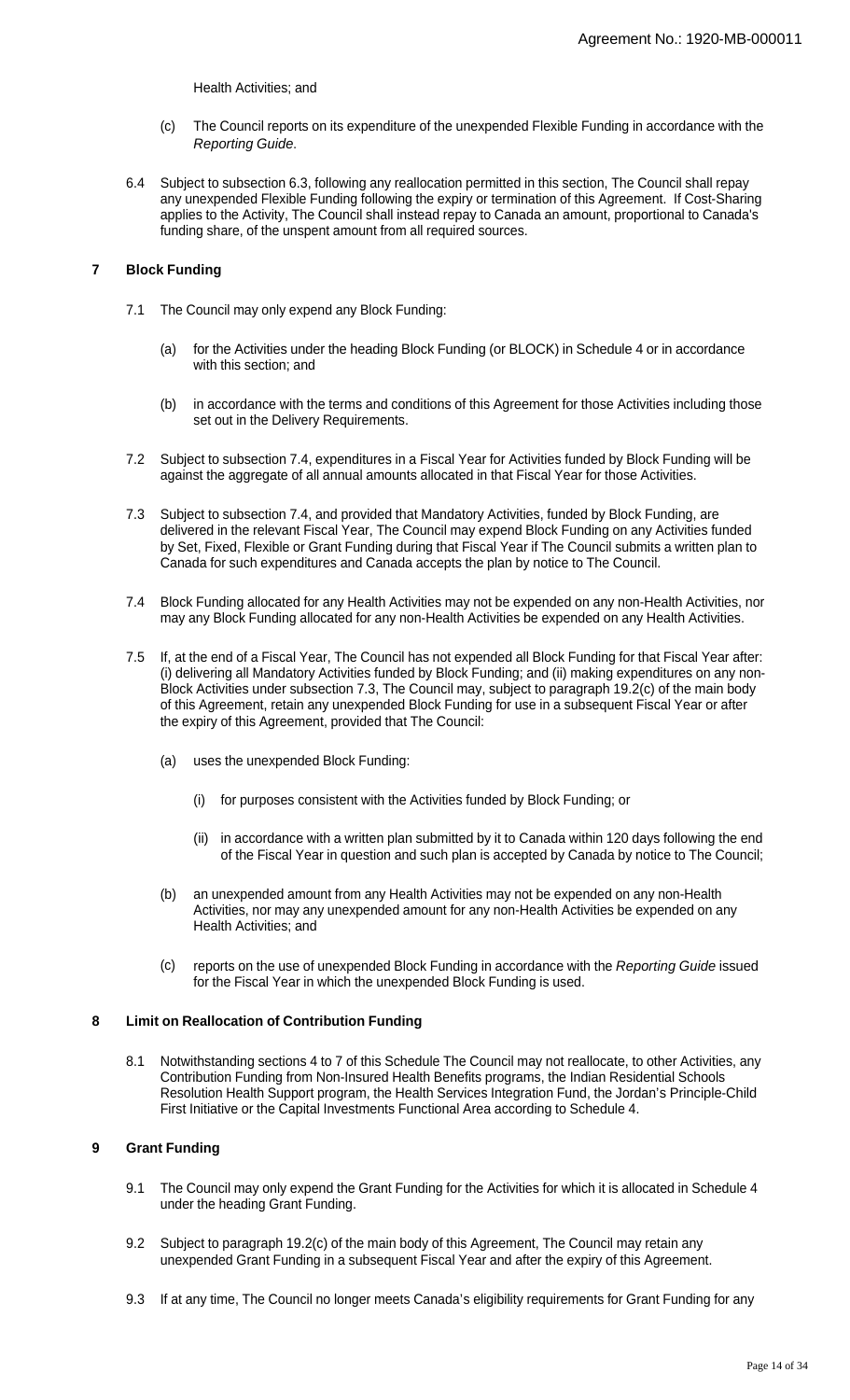Activity, Canada may require The Council to repay to Canada up to the full amount of the Grant Funding paid to The Council for that Activity of the Grant Funding.

### **10 Loans**

- 10.1 Where the Delivery Requirements for an Activity permit the making of loans, The Council may make loans from the Contribution Funding or Grant Funding for that Activity provided that:
	- (a) the loans are directly related to the specific Activity and will not be made for personal use; and
	- (b) The Council's loan policy is in writing and available to Members and Canada upon request, and
	- (c) all loans are evidenced by an agreement in writing between The Council and each borrower.

#### **11 Eligible Expenses - General**

11.1 In addition to the requirements of sections 4 to 10 of this Schedule, The Council may only expend Contribution Funding and Grant Funding where the expense is: (i) directly related to the carrying out of The Council's responsibilities under this Agreement; and (ii) The Council follows generally accepted business practices in negotiating the price and other terms and conditions for the expenditure.

## **12 Reimbursement of Ineligible Expenditures**

- 12.1 For each Activity identified as Set, Fixed and Flexible in Schedule 4, The Council shall repay to Canada any expenditure it makes against annual amounts allocated in that Schedule for that Activity that is not in accordance with the terms and conditions of this Schedule or the Delivery Requirements set out in Schedule 5 for that Activity, unless Canada agrees otherwise in writing.
- 12.2 Subject to subsections 7.3 and 7.4, The Council shall repay to Canada any expenditure it makes in a Fiscal Year against the total of annual amounts for Activities funded by Block Funding where that expenditure is not in accordance with the Delivery Requirements for at least one of those Activities.
- 12.3 If Cost-Sharing applies to any Activity according to the Delivery Requirements, The Council shall instead repay to Canada an amount, proportional to Canada's funding share, of any expenditure against the annual amounts from all required sources allocated for that Activity that is not in accordance with the terms and conditions of this Schedule or the Delivery Requirements.

## **13 Stacking of Assistance**

13.1 The Council shall provide notice to Canada, prior to the end of each Fiscal Year, if The Council receives funding assistance from the Crown (other than as contained in this Agreement) or from any provincial, territorial or municipal government that may be used for any of the Activities. In such case, Canada may require The Council to repay the lesser of: (i) any amount of the Funding that Canada considers a duplication of the funding from the other sources; and (ii) the amount, if any, that The Council receives from all the Canadian government sources noted above that exceeds the reasonable cost of the Activities.

#### **14 Default**

- 14.1 The Council will be in default of this Agreement in the event:
	- (a) The Council defaults on any of its obligations set out in this Agreement or any other agreement through which a Federal Department provides funding to The Council;
	- (b) the auditor of The Council gives a disclaimer of opinion or adverse opinion on the Consolidated Audited Financial Statements of The Council in the course of conducting any audit under this Agreement or any previous agreement under which a Federal Department provides funding to The Council;
	- (c) Canada, having regard to The Council financial statements and any other financial information relating to The Council reviewed by Canada, determines the financial position of The Council is such that the delivery of any Activity is at risk; or
	- (d) Canada determines the health, safety or welfare of Members is at risk of being compromised.

## **15 Remedies on Default**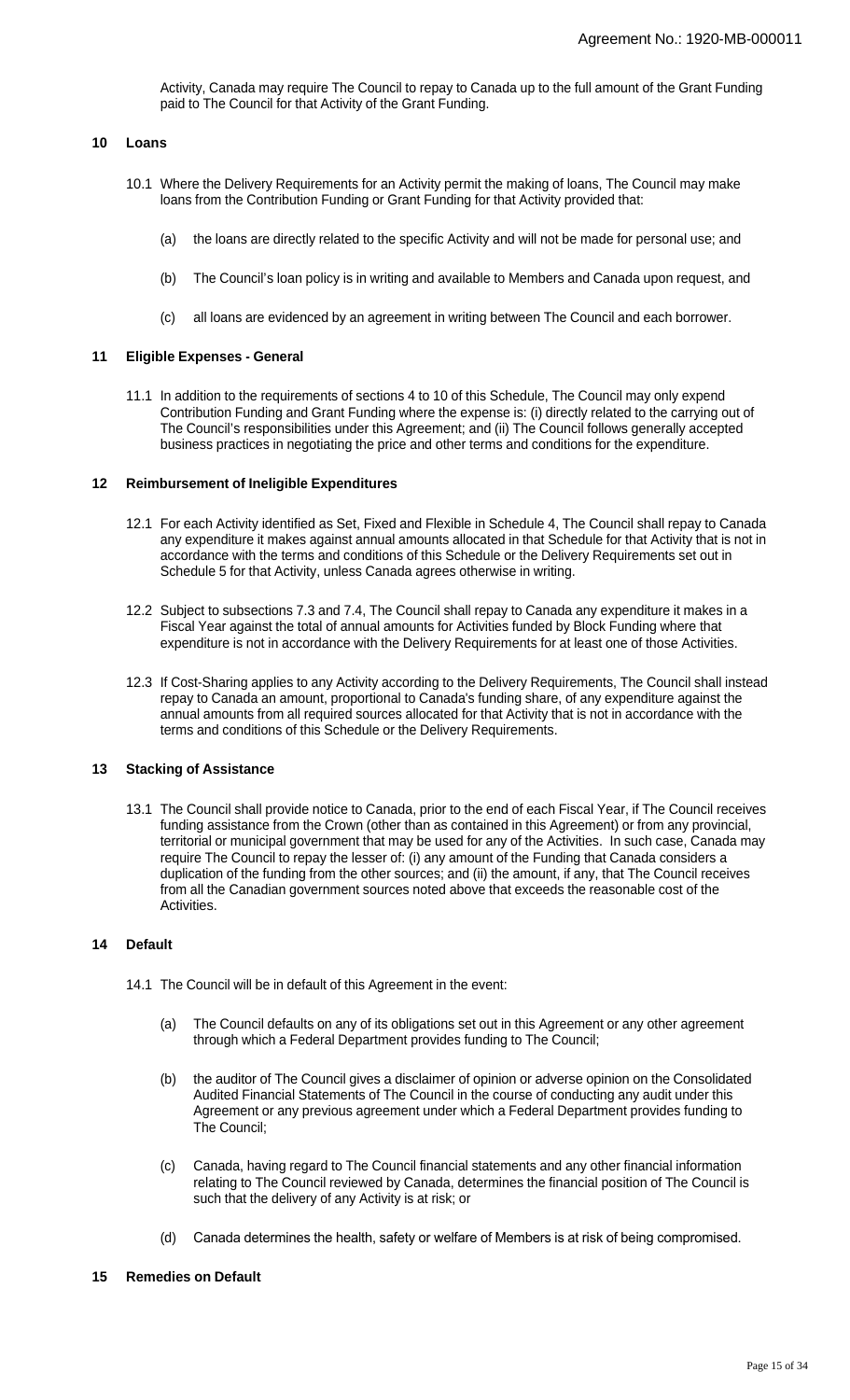- 15.1 Without limiting any remedy or other action Canada may take under this Agreement, in the event The Council is in default under this Agreement, the parties will communicate or meet to review the situation.
- 15.2 In the event The Council is in default under this Agreement, Canada may take one or more of the following actions as may reasonably be necessary, having regard to the nature and extent of the default:
	- (a) require The Council to develop and implement a Management Action Plan within 60 days, or at such other time as the parties may agree upon and set out in writing;
	- (b) require The Council to seek advisory support acceptable to Canada;
	- (c) appoint, upon providing notice to The Council, a Third Party Funding Agreement Manager;
	- (d) withhold any Funding otherwise payable under this Agreement;
	- (e) require The Council to take any other reasonable action necessary to remedy the default;
	- (f) take such other reasonable action as Canada deems necessary, including any remedies which may be set out in any Schedule; or
	- (g) terminate this Agreement.

## **16 Repayment**

- 16.1 The Council shall, at such times as this Agreement specifies and otherwise upon written demand, repay to Canada any amount of the Contribution Funding and Grant Funding which:
	- (a) has not been accounted for by The Council in accordance with this Agreement;
	- (b) is spent by The Council for purposes other than those authorized under this Agreement;
	- (c) Canada determines to be a recoverable stacking amount under section 13 of this Schedule; or
	- (d) is an overpayment or any other amount that is repayable by The Council under this Agreement.

Such amounts are debts due to the Crown.

16.2 Interest will be charged on any debts in accordance with the Interest and Administrative Charges Regulations and also constitutes a debt due to the Crown.

#### **17 Non-Monetary Contributions**

- 17.1 Canada may provide a contribution of goods or services to The Council to support The Council's delivery of any Activities.
- 17.2 Any non-monetary contribution with a value of up to \$5,000 may be made by way of Canada:
	- (a) delivering the goods and/or services to The Council; and
	- (b) issuing a notice of non-monetary contribution ("NONMC") to The Council for the delivery of the contributed goods or services pursuant to this section.
- 17.3 A NONMC will be signed by Canada and will:
	- (a) list each of the goods and/or services to be contributed;
	- (b) set out the location where each of the goods and/or services will be delivered and the expected date or time period for such delivery;
	- (c) indicate the value of the non-monetary contribution based on Canada's actual costs for the purchase and delivery of the contributed goods and/or services, or the fair market value of the foregoing (whichever is less); and
	- (d) be issued prior to or upon delivery of the goods and/or services and include conditions for the contribution, including any reporting conditions.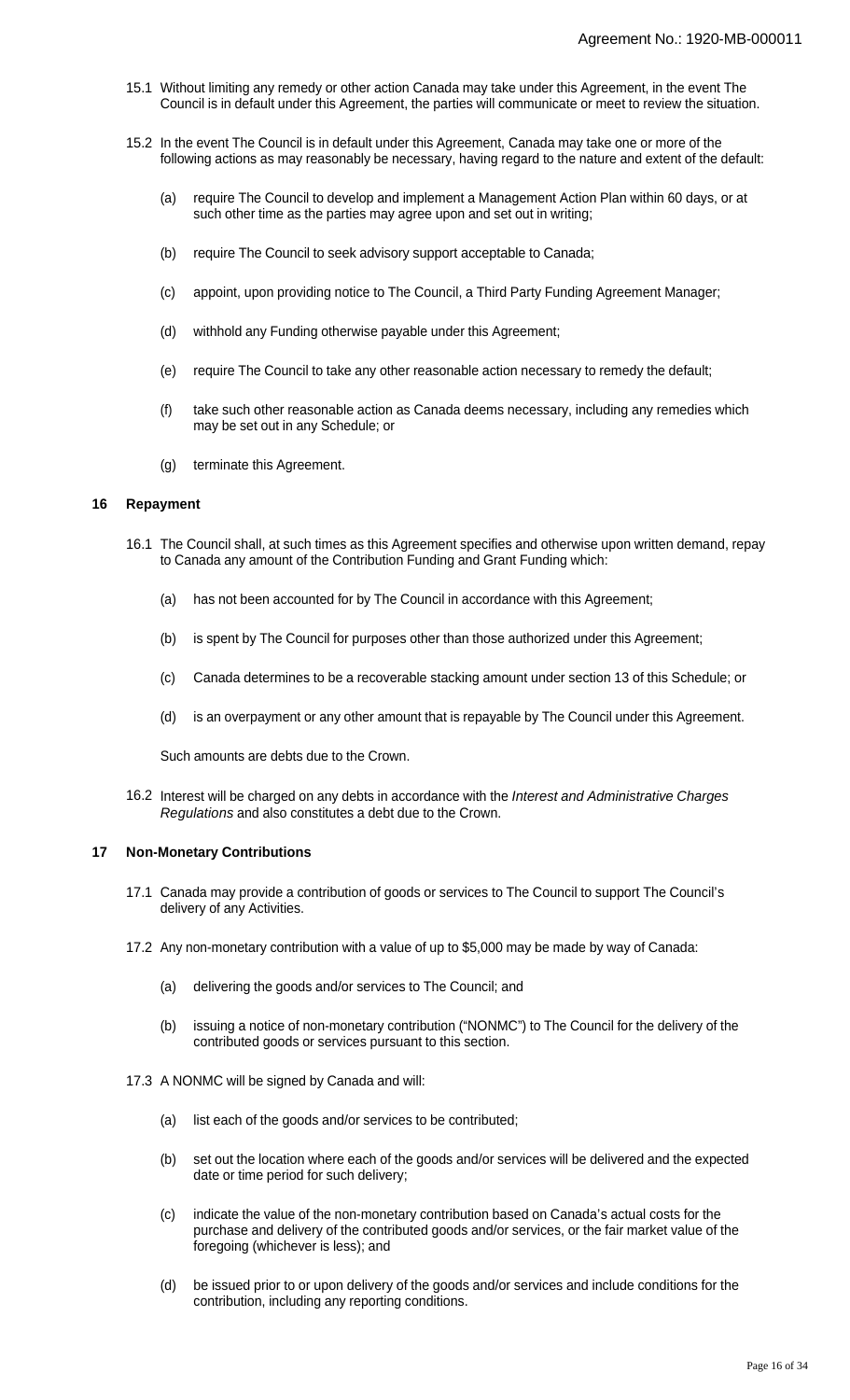- 17.4 Any non-monetary contribution with a value in excess of \$5,000 may be made by way of:
	- (a) Canada and The Council entering into a non-monetary contribution agreement.
- 17.5 Where Canada contributes goods and/or services under this section, The Council shall:
	- (a) use the goods or services solely for the purposes of delivering Activities as specified in the NONMC or as otherwise agreed between the parties in writing;
	- (b) comply with the conditions set out in the NONMC; and
	- (c) account for the non-monetary contribution in its Consolidated Audited Financial Statements.

#### **18 Audit**

- 18.1 This section only applies to Contribution Funding.
- 18.2 Canada may audit or cause to have audited the accounts and records of The Council and any Agency at any time during the term of this Agreement or within 7 years of the termination or expiry of this Agreement, in order to:
	- (a) assess or review The Council's compliance with the terms and conditions of this Agreement;
	- (b) review The Council's program management and financial control practices in relation to this Agreement; or
	- (c) confirm the integrity of any data which has been reported by The Council pursuant to this Agreement.
- 18.3 The scope, coverage and timing of any audit will be determined by Canada and may be carried out by one or more auditors employed or contracted by Canada.
- 18.4 Canada shall notify The Council at least 2 weeks in advance of an audit under this section.
- 18.5 In the event of an audit under this section, The Council shall, upon request:
	- (a) provide the auditors with all accounts and records of The Council relating to this Agreement and to the Contribution Funding, including all original supporting documentation (whether in paper or electronic form);
	- (b) allow those auditors to inspect such accounts and records and, except where prohibited by law, to take copies and extracts of such accounts and records;
	- (c) provide to those auditors such additional information as they may require with reference to such accounts and records;
	- (d) provide all necessary assistance to those auditors, including providing them with access to The Council's premises;
	- (e) direct any entity that has provided accounting or record-keeping services to The Council to provide copies of those accounts and records to the auditors; and
	- (f) give consent to The Council's auditors to allow access by Canada's auditors to working papers of The Council's auditors that support the opinion or disclaimer of opinion on Consolidated Audited Financial Statements.
- 18.6 If at any time during the term of this Agreement, Canada is of the opinion that there may have been a default, the 2 week notice period will not apply and The Council shall, on request, provide Canada with immediate access to its accounts, records and supporting documentation (whether in paper or electronic form) relating to the Contribution Funding, or those of any Agency.
- 18.7 The accounts and records Canada may audit or cause to have audited under this section include records maintained under any previous funding agreement through which the Crown has provided funding to The Council that, in the opinion of any auditor employed or contracted by Canada, may be relevant to the audit.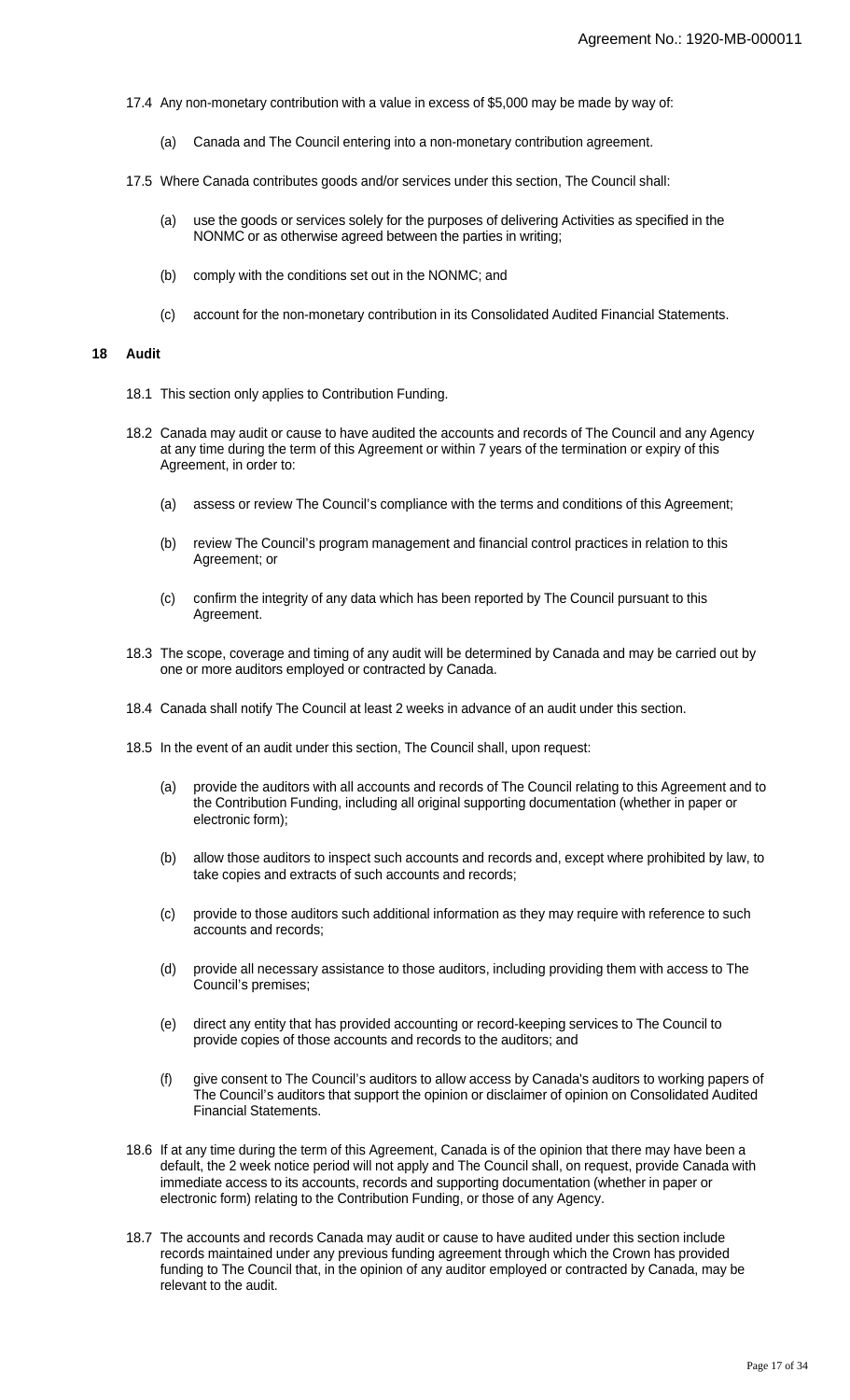- 18.8 An audit under this section does not limit:
	- (a) Canada's right to conduct an evaluation of this Agreement under section 18 of the main body of this Agreement;
	- (b) The Council's obligation to provide Consolidated Audited Financial Statements to Canada; or
	- (c) Canada's right to appoint an independent auditor or to require The Council to appoint an independent auditor under section 21 of this Schedule where Consolidated Audited Financial Statements have not been provided to Canada by The Council.

#### **19 Intentionally Omitted**

## **20 Accountability to Members**

- 20.1 The Council shall maintain a system of accountability toward its Members which provides, at a minimum, for transparency and openness relating to this Agreement by keeping the following documents readily available to any Member upon request, at no charge beyond the reasonable cost of reproducing documents:
	- (a) this Agreement and any plans or budgets created by The Council for this Agreement;
	- (b) any Management Action Plan, and any amendments to it;
	- (c) The Council's Consolidated Audited Financial Statements, including the auditor's report; and
	- (d) any other reports or evaluations required by this Agreement.
- 20.2 The Council shall also include at least the following processes in its system of accountability, and The Council shall provide a copy of policies relating to these matters to any Member or other person to whom Activities are provided, upon request, at no charge beyond the reasonable cost of reproducing documents:
	- (a) written standards, policies or procedures of The Council relating to the provision of the Activities;
	- (b) a redress process for any disputes or complaints about the delivery of any Activities; and
	- (c) a conflict of interest policy for The Council officers, councillors, directors and volunteers who work for or manage The Council.
- 20.3 In the event of an inconsistency or conflict between the system of accountability established by The Council pursuant to this section and the terms of this Agreement, this Agreement will prevail.

## **21 Where Reporting or Disclosure Requirements not met**

- 21.1 Without limiting remedies available to Canada under this Agreement, if The Council defaults in its obligation under this Agreement or any predecessor to provide Canada with Consolidated Audited Financial Statements, together with all schedules and reports required under the Reporting Guide, Canada may:
	- (a) require that an independent auditor who is a member in good standing of a corporation, institute or association of accountants incorporated under an Act of the legislature of the Province or Territory in which The Council has its administrative offices be engaged immediately by The Council at The Council's cost and that the Consolidated Audited Financial Statements, together with all schedules and reports required under the Reporting Guide, be delivered within a reasonable time as Canada may determine; or
	- (b) appoint an independent auditor who is a member in good standing of a corporation, institute or association of accountants incorporated under an Act of the legislature of the Province or Territory in which The Council has its administrative offices and in which case:
		- (i) The Council shall provide the auditor appointed by Canada with full access to its financial records and provide such other information as the auditor may require to perform the audit; and
		- (ii) The Council shall reimburse Canada for all costs incurred in having the audit conducted.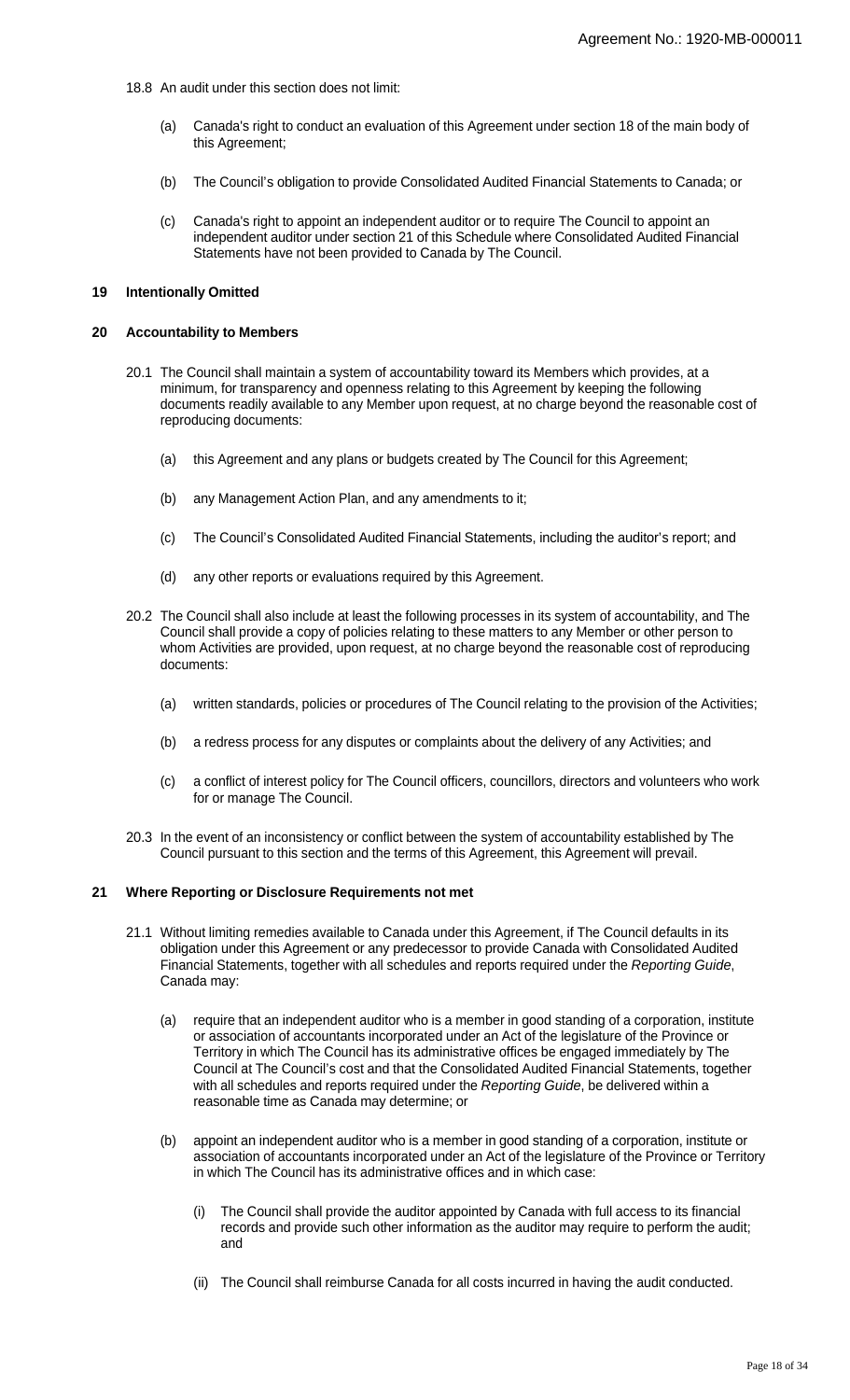(c) Without limiting remedies available to Canada set out in this Agreement, if The Council defaults on its obligation to make any Management Action Plan, or Consolidated Audited Financial Statements, together with all schedules and reports required under the Reporting Guide, readily available to Members that request them, Canada may make those documents available to those Members.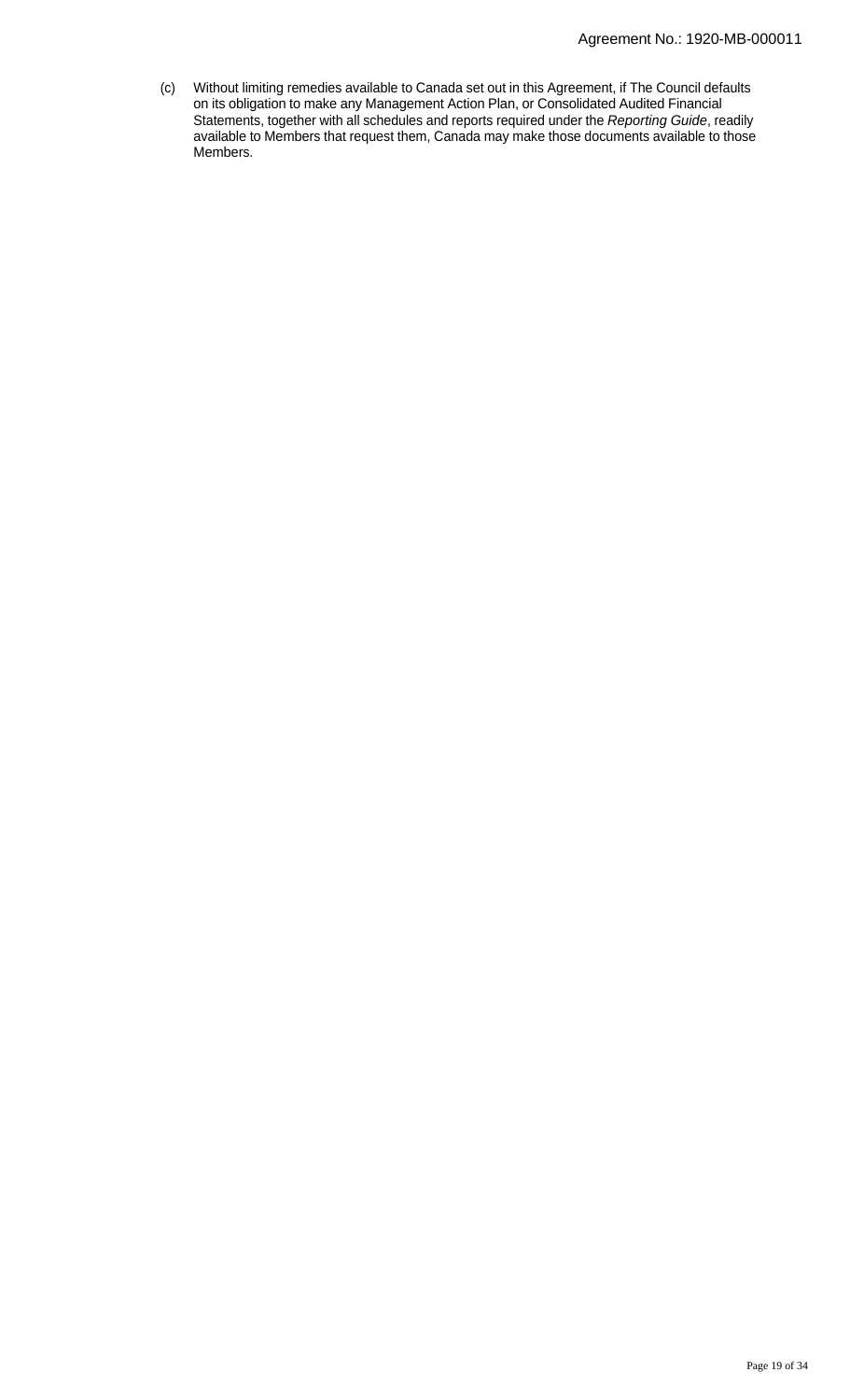# **SCHEDULE 4: 1.0 - Program/Service Budgets, Authorities and Schedule of Monthly Payments Plan**

As Of 2019/03/02

Arrangement #: **1920-MB-000011**Arrangement Type: **CFA**Recipient: **0288 - DAKOTA PLAINS BAND**

Fiscal Year: **2019-2020**

**INDIGENOUS SERVICES CANADA**

| Seq. | 01<br><b>APR</b>                                                             | 02<br><b>MAY</b>                                | 03<br>JUN | 04<br><b>JUL</b>                                                                 | 05<br><b>AUG</b>     | 06<br><b>SEP</b>                                                                   | 07<br>OCT | 08<br><b>NOV</b> | -09<br><b>DEC</b> | 10<br><b>JAN</b> | 11<br><b>FEB</b> | 12<br><b>MAR</b> | <b>POOL</b>         | Holdback | <b>Allocation Total \$</b> |
|------|------------------------------------------------------------------------------|-------------------------------------------------|-----------|----------------------------------------------------------------------------------|----------------------|------------------------------------------------------------------------------------|-----------|------------------|-------------------|------------------|------------------|------------------|---------------------|----------|----------------------------|
|      | <b>FIXED CONTRIBUTION FUNDING (FIXED)</b>                                    |                                                 |           |                                                                                  |                      |                                                                                    |           |                  |                   |                  |                  |                  |                     |          |                            |
|      | PROGRAM SERVICE AREA / PROGRAM INVENTORY / BUDGET ACTIVITY / FUNCTIONAL AREA |                                                 |           |                                                                                  |                      |                                                                                    |           |                  |                   |                  |                  |                  |                     |          |                            |
|      | <b>Program Service Area: Community Infrastructure</b>                        |                                                 |           |                                                                                  |                      |                                                                                    |           |                  |                   |                  |                  |                  |                     |          |                            |
|      |                                                                              | Program Inventory: OTHER COMM INFRA & ACTIV     |           |                                                                                  | <b>CCC09 - D0059</b> |                                                                                    |           |                  |                   |                  |                  |                  |                     |          |                            |
|      |                                                                              | Budget Activity: O&M-INFRA ASSETS & FAC - B5912 |           |                                                                                  |                      |                                                                                    |           |                  |                   |                  |                  |                  | <b>Fund: 379</b>    |          |                            |
|      |                                                                              |                                                 |           | Functional Area: FIRE PROTECTION - Q3BG (C0000 - DEFAULT ACCOUNT) (2024/03/31)   |                      |                                                                                    |           |                  |                   |                  |                  |                  | Cost Center: A05086 |          |                            |
| 001  | 686.00                                                                       | 686.00                                          | 686.00    | 686.00                                                                           | 686.00               | 686.00                                                                             | 686.00    | 686.00           | 686.00            | 686.00           | 686.00           | 714.00           | 0.00                | 0.00     | 8,260.00                   |
|      | PROGRAM SERVICE AREA / PROGRAM INVENTORY / BUDGET ACTIVITY / FUNCTIONAL AREA |                                                 |           |                                                                                  |                      |                                                                                    |           |                  |                   |                  |                  |                  |                     |          |                            |
|      | <b>Program Service Area: Community Infrastructure</b>                        |                                                 |           |                                                                                  |                      |                                                                                    |           |                  |                   |                  |                  |                  |                     |          |                            |
|      |                                                                              | Program Inventory: OTHER COMM INFRA & ACTIV     |           |                                                                                  | <b>CCC09 - D0059</b> |                                                                                    |           |                  |                   |                  |                  |                  |                     |          |                            |
|      |                                                                              | Budget Activity: O&M-INFRA ASSETS & FAC - B5912 |           |                                                                                  |                      |                                                                                    |           |                  |                   |                  |                  |                  | <b>Fund: 379</b>    |          |                            |
|      |                                                                              |                                                 |           | Functional Area: ROADS AND BRIDGES - Q3BH (C0000 - DEFAULT ACCOUNT) (2024/03/31) |                      |                                                                                    |           |                  |                   |                  |                  |                  | Cost Center: A05086 |          |                            |
| 001  | 3,041.00                                                                     | 3,041.00                                        | 3,041.00  | 3,041.00                                                                         | 3,041.00             | 3,041.00                                                                           | 3,041.00  | 3,041.00         | 3,041.00          | 3,041.00         | 3,041.00         | 3,185.00         | 0.00                | 0.00     | 36,636.00                  |
|      | PROGRAM SERVICE AREA / PROGRAM INVENTORY / BUDGET ACTIVITY / FUNCTIONAL AREA |                                                 |           |                                                                                  |                      |                                                                                    |           |                  |                   |                  |                  |                  |                     |          |                            |
|      | <b>Program Service Area: Community Infrastructure</b>                        |                                                 |           |                                                                                  |                      |                                                                                    |           |                  |                   |                  |                  |                  |                     |          |                            |
|      |                                                                              | Program Inventory: OTHER COMM INFRA & ACTIV     |           |                                                                                  | <b>CCC09 - D0059</b> |                                                                                    |           |                  |                   |                  |                  |                  |                     |          |                            |
|      |                                                                              | Budget Activity: O&M-INFRA ASSETS & FAC - B5912 |           |                                                                                  |                      |                                                                                    |           |                  |                   |                  |                  |                  | <b>Fund: 379</b>    |          |                            |
|      |                                                                              |                                                 |           |                                                                                  |                      | Functional Area: COMMUNITY BUILDINGS - Q3BK (C0000 - DEFAULT ACCOUNT) (2024/03/31) |           |                  |                   |                  |                  |                  | Cost Center: A05086 |          |                            |
| 001  | 547.00                                                                       | 547.00                                          | 547.00    | 547.00                                                                           | 547.00               | 547.00                                                                             | 547.00    | 547.00           | 547.00            | 547.00           | 547.00           | 577.00           | 0.00                | 0.00     | 6,594.00                   |
|      | PROGRAM SERVICE AREA / PROGRAM INVENTORY / BUDGET ACTIVITY / FUNCTIONAL AREA |                                                 |           |                                                                                  |                      |                                                                                    |           |                  |                   |                  |                  |                  |                     |          |                            |
|      | <b>Program Service Area: Community Infrastructure</b>                        |                                                 |           |                                                                                  |                      |                                                                                    |           |                  |                   |                  |                  |                  |                     |          |                            |
|      |                                                                              | Program Inventory: OTHER COMM INFRA & ACTIV     |           |                                                                                  | <b>CCC09 - D0059</b> |                                                                                    |           |                  |                   |                  |                  |                  |                     |          |                            |
|      |                                                                              | Budget Activity: O&M-INFRA ASSETS & FAC - B5912 |           |                                                                                  |                      |                                                                                    |           |                  |                   |                  |                  |                  | <b>Fund: 379</b>    |          |                            |
|      |                                                                              |                                                 |           | Functional Area: MAINTENANCE MGMT - Q3BO (C0000 - DEFAULT ACCOUNT) (2024/03/31)  |                      |                                                                                    |           |                  |                   |                  |                  |                  | Cost Center: A05086 |          |                            |
| 001  | 434.00                                                                       | 434.00                                          | 434.00    | 434.00                                                                           | 434.00               | 434.00                                                                             | 434.00    | 434.00           | 434.00            | 434.00           | 434.00           | 449.00           | 0.00                | 0.00     | 5,223.00                   |
|      | PROGRAM SERVICE AREA / PROGRAM INVENTORY / BUDGET ACTIVITY / FUNCTIONAL AREA |                                                 |           |                                                                                  |                      |                                                                                    |           |                  |                   |                  |                  |                  |                     |          |                            |
|      | Program Service Area: Community Infrastructure                               |                                                 |           |                                                                                  |                      |                                                                                    |           |                  |                   |                  |                  |                  |                     |          |                            |
|      |                                                                              |                                                 |           |                                                                                  |                      |                                                                                    |           |                  |                   |                  |                  |                  |                     |          | Page 1 of 5                |

Page 1 of 5 2019/03/02 - 15:14:32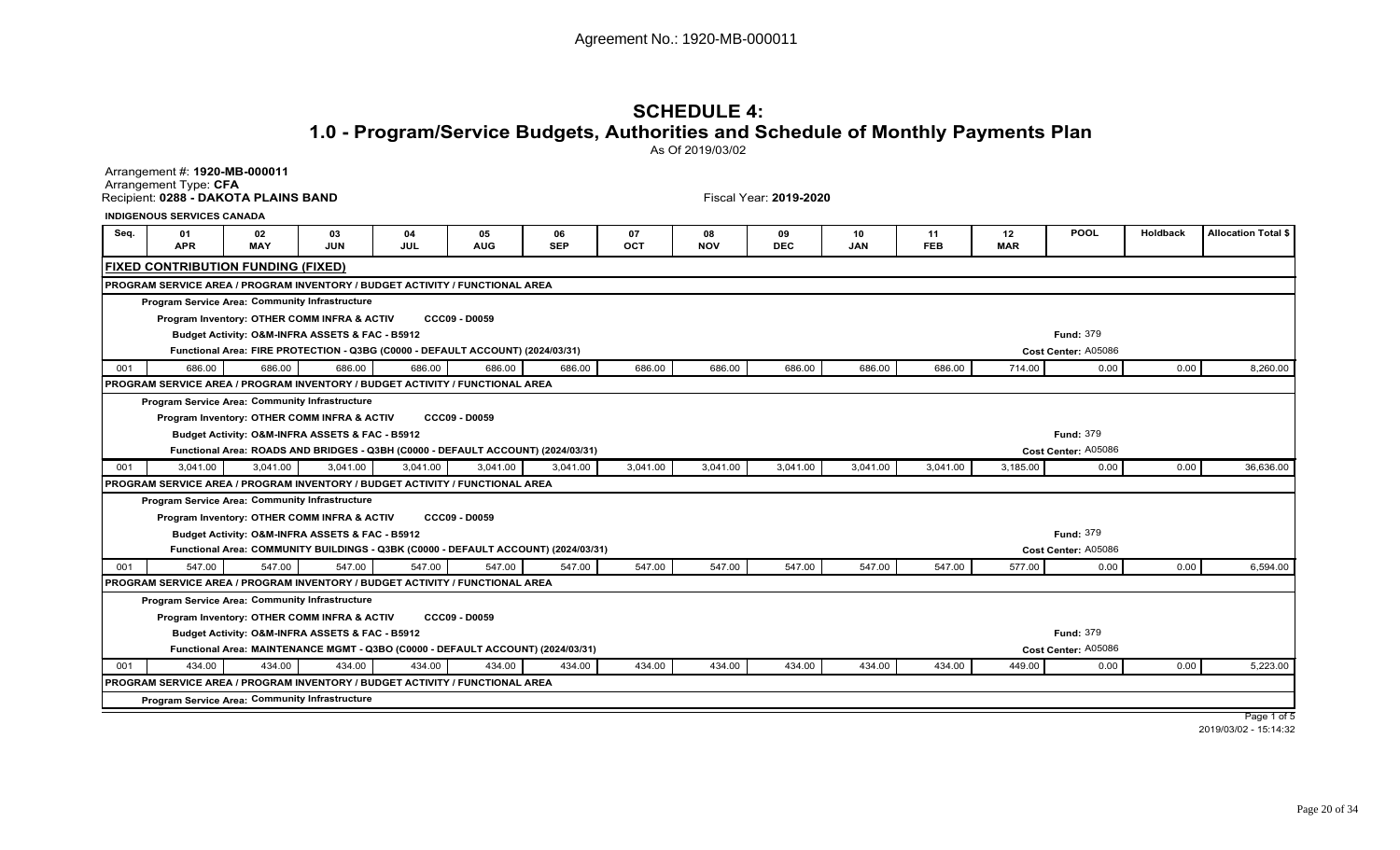## **SCHEDULE 4: 1.0 - Program/Service Budgets, Authorities and Schedule of Monthly Payments Plan**As Of 2019/03/02

Arrangement #: **1920-MB-000011**Arrangement Type: **CFA**Recipient: **0288 - DAKOTA PLAINS BAND**

Fiscal Year: **2019-2020**

**INDIGENOUS SERVICES CANADA**

| Sea. | 01<br><b>APR</b>                                                                    | 02<br><b>MAY</b>                    | 03<br><b>JUN</b>                                         | 04<br><b>JUL</b>     | 05<br><b>AUG</b>                                                             | 06<br><b>SEP</b>                                                                        | 07<br>OCT | 08<br><b>NOV</b> | 09<br><b>DEC</b> | 10<br><b>JAN</b> | 11<br><b>FEB</b> | 12<br><b>MAR</b> | <b>POOL</b>         | Holdback | <b>Allocation Total \$</b> |
|------|-------------------------------------------------------------------------------------|-------------------------------------|----------------------------------------------------------|----------------------|------------------------------------------------------------------------------|-----------------------------------------------------------------------------------------|-----------|------------------|------------------|------------------|------------------|------------------|---------------------|----------|----------------------------|
|      |                                                                                     |                                     | Program Inventory: OTHER COMM INFRA & ACTIV              |                      | <b>CCC09 - D0059</b>                                                         |                                                                                         |           |                  |                  |                  |                  |                  |                     |          |                            |
|      |                                                                                     |                                     | Budget Activity: O&M-INFRA ASSETS & FAC - B5912          |                      |                                                                              |                                                                                         |           |                  |                  |                  |                  |                  | <b>Fund: 379</b>    |          |                            |
|      |                                                                                     |                                     |                                                          |                      | Functional Area: SOLID WASTE - Q3BT (C0000 - DEFAULT ACCOUNT) (2024/03/31)   |                                                                                         |           |                  |                  |                  |                  |                  | Cost Center: A05086 |          |                            |
| 001  | 532.00                                                                              | 532.00                              | 532.00                                                   | 532.00               | 532.00                                                                       | 532.00                                                                                  | 532.00    | 532.00           | 532.00           | 532.00           | 532.00           | 562.00           | 0.00                | 0.00     | 6.414.00                   |
|      | <b>PROGRAM SERVICE AREA / PROGRAM INVENTORY / BUDGET ACTIVITY / FUNCTIONAL AREA</b> |                                     |                                                          |                      |                                                                              |                                                                                         |           |                  |                  |                  |                  |                  |                     |          |                            |
|      | Program Service Area: Community Infrastructure                                      |                                     |                                                          |                      |                                                                              |                                                                                         |           |                  |                  |                  |                  |                  |                     |          |                            |
|      |                                                                                     |                                     | <b>Program Inventory: WATER &amp; WASTEWATER</b>         |                      | <b>CCC06 - D0056</b>                                                         |                                                                                         |           |                  |                  |                  |                  |                  |                     |          |                            |
|      |                                                                                     |                                     | Budget Activity: O&M-WTR&WASTEWATER INFRA - B5612        |                      |                                                                              |                                                                                         |           |                  |                  |                  |                  |                  | <b>Fund: 379</b>    |          |                            |
|      |                                                                                     |                                     |                                                          |                      |                                                                              | Functional Area: WASTEWATER SYSTEMS - Q35A (C0000 - DEFAULT ACCOUNT) (2024/03/31)       |           |                  |                  |                  |                  |                  | Cost Center: A05086 |          |                            |
| 001  | 3,346.00                                                                            | 3,346.00                            | 3,346.00                                                 | 3,346.00             | 3,346.00                                                                     | 3,346.00                                                                                | 3,346.00  | 3,346.00         | 3,346.00         | 3,346.00         | 3,346.00         | 3,503.00         | 0.00                | 0.00     | 40,309.00                  |
|      | PROGRAM SERVICE AREA / PROGRAM INVENTORY / BUDGET ACTIVITY / FUNCTIONAL AREA        |                                     |                                                          |                      |                                                                              |                                                                                         |           |                  |                  |                  |                  |                  |                     |          |                            |
|      | <b>Program Service Area: Community Infrastructure</b>                               |                                     |                                                          |                      |                                                                              |                                                                                         |           |                  |                  |                  |                  |                  |                     |          |                            |
|      |                                                                                     |                                     | <b>Program Inventory: WATER &amp; WASTEWATER</b>         |                      | <b>CCC06 - D0056</b>                                                         |                                                                                         |           |                  |                  |                  |                  |                  |                     |          |                            |
|      |                                                                                     |                                     | Budget Activity: O&M-WTR&WASTEWATER INFRA - B5612        |                      |                                                                              |                                                                                         |           |                  |                  |                  |                  |                  | <b>Fund: 379</b>    |          |                            |
|      |                                                                                     |                                     |                                                          |                      | Functional Area: WATER SYSTEMS - Q35B (C0000 - DEFAULT ACCOUNT) (2024/03/31) |                                                                                         |           |                  |                  |                  |                  |                  | Cost Center: A05086 |          |                            |
| 001  | 2.754.00                                                                            | 2,754.00                            | 2,754.00                                                 | 2.754.00             | 2,754.00                                                                     | 2,754.00                                                                                | 2,754.00  | 2,754.00         | 2,754.00         | 2,754.00         | 2,754.00         | 2,881.00         | 0.00                | 0.00     | 33,175.00                  |
|      | PROGRAM SERVICE AREA / PROGRAM INVENTORY / BUDGET ACTIVITY / FUNCTIONAL AREA        |                                     |                                                          |                      |                                                                              |                                                                                         |           |                  |                  |                  |                  |                  |                     |          |                            |
|      | <b>Program Service Area: Education</b>                                              |                                     |                                                          |                      |                                                                              |                                                                                         |           |                  |                  |                  |                  |                  |                     |          |                            |
|      |                                                                                     | <b>Program Inventory: EDUCATION</b> |                                                          | <b>BBB09 - D0034</b> |                                                                              |                                                                                         |           |                  |                  |                  |                  |                  |                     |          |                            |
|      |                                                                                     |                                     | <b>Budget Activity: POST SECONDARY EDUCATION - B3421</b> |                      |                                                                              |                                                                                         |           |                  |                  |                  |                  |                  | <b>Fund: 336</b>    |          |                            |
|      |                                                                                     |                                     |                                                          |                      |                                                                              | Functional Area: POST SEC STDNT SUPP PROG - Q29A (C0000 - DEFAULT ACCOUNT) (2024/03/31) |           |                  |                  |                  |                  |                  | Cost Center: A05021 |          |                            |
| 001  | 10,978.00                                                                           | 10,978.00                           | 10,978.00                                                | 10,978.00            | 10,978.00                                                                    | 10,978.00                                                                               | 10,978.00 | 10,978.00        | 10,978.00        | 10,978.00        | 10,978.00        | 11,502.00        | 0.00                | 0.00     | 132,260.00                 |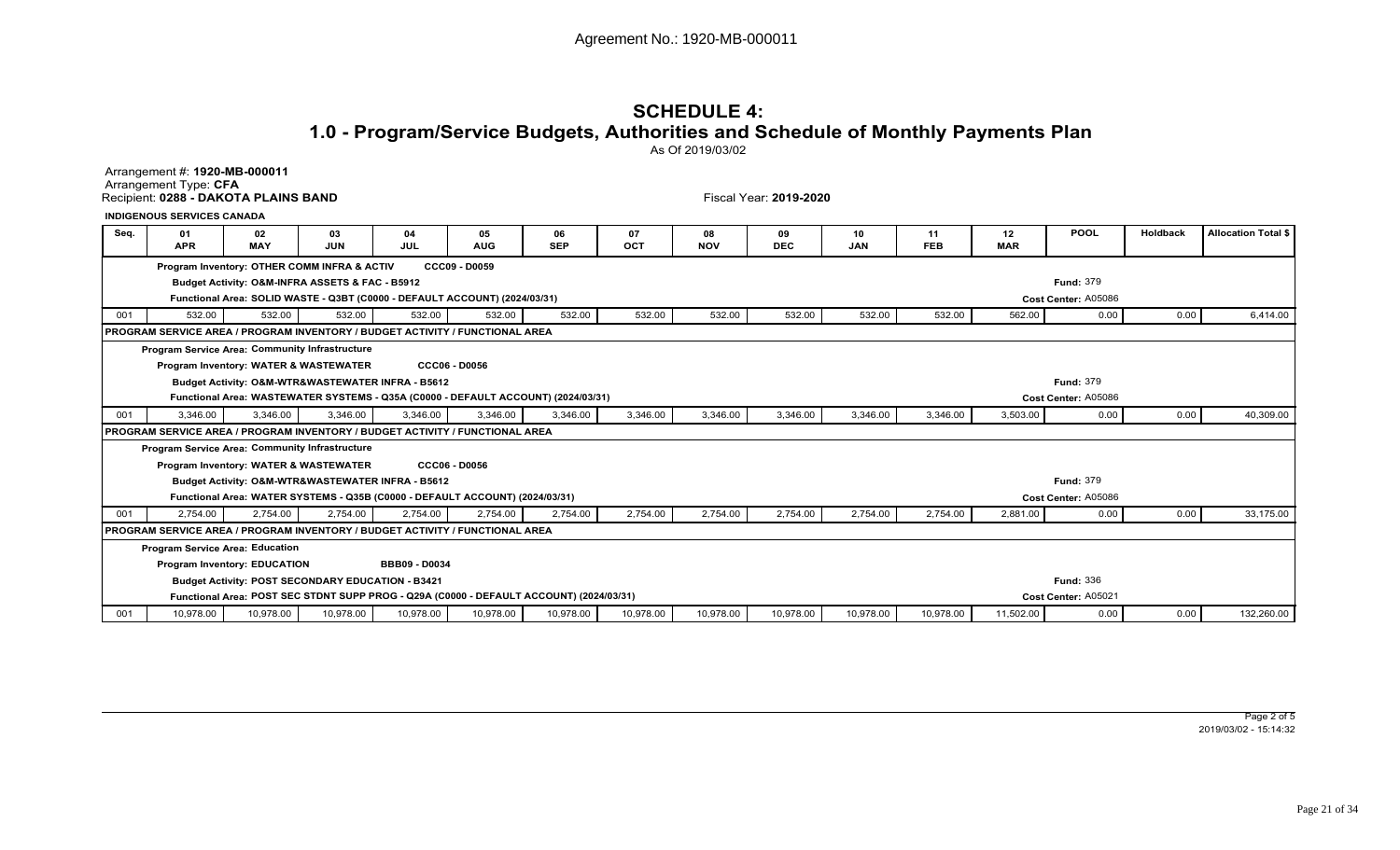# **SCHEDULE 4: 1.0 - Program/Service Budgets, Authorities and Schedule of Monthly Payments Plan**

As Of 2019/03/02

Arrangement #: **1920-MB-000011**Arrangement Type: **CFA**Recipient: **0288 - DAKOTA PLAINS BAND**

Fiscal Year: **2019-2020**

|      | <b>INDIGENOUS SERVICES CANADA</b>        |                                                    |            |                                                                                     |            |            |     |            |            |            |            |            |                  |          |                     |
|------|------------------------------------------|----------------------------------------------------|------------|-------------------------------------------------------------------------------------|------------|------------|-----|------------|------------|------------|------------|------------|------------------|----------|---------------------|
| Seq. | 01                                       | 02                                                 | 03         | 04                                                                                  | 05         | 06         | 07  | 08         | 09         |            | 11         | $12 \,$    | <b>POOL</b>      | Holdback | Allocation Total \$ |
|      | <b>APR</b>                               | <b>MAY</b>                                         | <b>JUN</b> | <b>JUL</b>                                                                          | <b>AUG</b> | <b>SEP</b> | OCT | <b>NOV</b> | <b>DEC</b> | <b>JAN</b> | <b>FEB</b> | <b>MAR</b> |                  |          |                     |
|      |                                          |                                                    |            | <b>PROGRAM SERVICE AREA / PROGRAM INVENTORY / BUDGET ACTIVITY / FUNCTIONAL AREA</b> |            |            |     |            |            |            |            |            |                  |          |                     |
|      | Program Service Area: Social Development |                                                    |            |                                                                                     |            |            |     |            |            |            |            |            |                  |          |                     |
|      |                                          | Program Inventory: INCOME ASSISTANCE               |            | <b>BBB10 - D0035</b>                                                                |            |            |     |            |            |            |            |            |                  |          |                     |
|      |                                          | Budget Activity: INCOME ASST-SERV DELIVERY - B3513 |            |                                                                                     |            |            |     |            |            |            |            |            | <b>Fund: 356</b> |          |                     |
|      |                                          |                                                    |            |                                                                                     |            |            |     |            |            |            |            |            |                  |          |                     |

**Functional Area: SERVICE DELIVERY - Q2AF (C0000 - DEFAULT ACCOUNT) (2024/03/31) Cost Center:**

001 | 3,634.00 | 3,634.00 | 3,634.00 | 3,634.00 | 3,634.00 | 3,634.00 | 3,634.00 | 3,634.00 | 3,634.00 | 3,634.00 | 3,807.00 | 0.00 | 43,781.00

#### **TOTAL 2019-2020 FIXED CONTRIBUTION FUNDING (FIXED)**

|     | 25,952.00                                                                    | 25,952.00                                          | 25,952.00 | 25,952.00            | 25,952.00                                                                     | 25,952.00 | 25,952.00 | 25,952.00 | 25,952.00 | 25,952.00 | 25,952.00 | 27,180.00 | 0.00                | 0.00 | 312,652.00 |
|-----|------------------------------------------------------------------------------|----------------------------------------------------|-----------|----------------------|-------------------------------------------------------------------------------|-----------|-----------|-----------|-----------|-----------|-----------|-----------|---------------------|------|------------|
|     | <b>FLEXIBLE CONTRIBUTION FUNDING (FLEX)</b>                                  |                                                    |           |                      |                                                                               |           |           |           |           |           |           |           |                     |      |            |
|     | PROGRAM SERVICE AREA / PROGRAM INVENTORY / BUDGET ACTIVITY / FUNCTIONAL AREA |                                                    |           |                      |                                                                               |           |           |           |           |           |           |           |                     |      |            |
|     | Program Service Area: Social Development                                     |                                                    |           |                      |                                                                               |           |           |           |           |           |           |           |                     |      |            |
|     |                                                                              | Program Inventory: ASSISTED LIVING                 |           | <b>BBB11 - D0036</b> |                                                                               |           |           |           |           |           |           |           |                     |      |            |
|     |                                                                              | Budget Activity: ASSISTED LIVING - B3611           |           |                      |                                                                               |           |           |           |           |           |           |           | <b>Fund: 356</b>    |      |            |
|     |                                                                              |                                                    |           |                      | Functional Area: IN - HOME CARE - Q2BF (C0000 - DEFAULT ACCOUNT) (2024/03/31) |           |           |           |           |           |           |           | Cost Center: A05021 |      |            |
| 001 | 1.681.00                                                                     | 1,681.00                                           | 1.731.00  | 0.00                 | 0.00                                                                          | 0.00      | 0.00      | 0.00      | 0.00      | 0.00      | 0.00      | 0.00      | 0.00                | 0.00 | 5,093.00   |
|     | PROGRAM SERVICE AREA / PROGRAM INVENTORY / BUDGET ACTIVITY / FUNCTIONAL AREA |                                                    |           |                      |                                                                               |           |           |           |           |           |           |           |                     |      |            |
|     | Program Service Area: Social Development                                     |                                                    |           |                      |                                                                               |           |           |           |           |           |           |           |                     |      |            |
|     |                                                                              | <b>Program Inventory: INCOME ASSISTANCE</b>        |           | <b>BBB10 - D0035</b> |                                                                               |           |           |           |           |           |           |           |                     |      |            |
|     |                                                                              | Budget Activity: INCOME ASST - BASIC NEEDS - B3511 |           |                      |                                                                               |           |           |           |           |           |           |           | <b>Fund: 356</b>    |      |            |
|     |                                                                              |                                                    |           |                      | Functional Area: BASIC NEEDS - Q29W (C0000 - DEFAULT ACCOUNT) (2024/03/31)    |           |           |           |           |           |           |           | Cost Center: A05021 |      |            |
| 001 | 36,154.00                                                                    | 36,154.00                                          | 36,154.00 | 36,154.00            | 36,154.00                                                                     | 38,346.00 | 0.00      | 0.00      | 0.00      | 0.00      | 0.00      | 0.00      | 0.00                | 0.00 | 219,116.00 |

Cost Center: A05021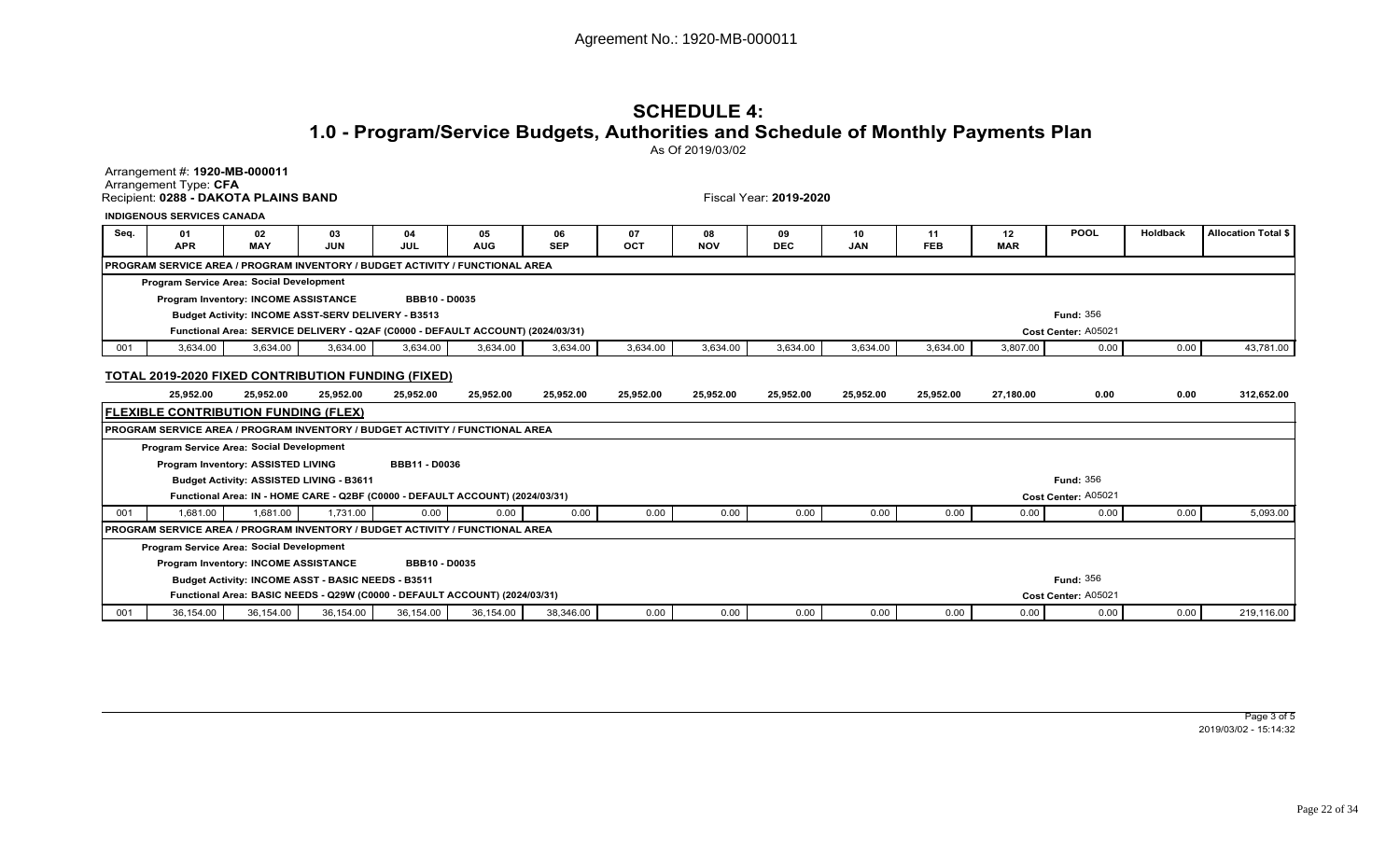## **SCHEDULE 4: 1.0 - Program/Service Budgets, Authorities and Schedule of Monthly Payments Plan**As Of 2019/03/02

Arrangement #: **1920-MB-000011**Arrangement Type: **CFA** Recipient: **0288 - DAKOTA PLAINS BAND**

Fiscal Year: **2019-2020**

|      | <b>INDIGENOUS SERVICES CANADA</b>                 |                  |                                                      |                                                                                     |                  |                  |           |                  |                  |                  |                  |                  |                     |          |                            |
|------|---------------------------------------------------|------------------|------------------------------------------------------|-------------------------------------------------------------------------------------|------------------|------------------|-----------|------------------|------------------|------------------|------------------|------------------|---------------------|----------|----------------------------|
| Seq. | 01<br><b>APR</b>                                  | 02<br><b>MAY</b> | 03<br><b>JUN</b>                                     | 04<br>JUL                                                                           | 05<br><b>AUG</b> | 06<br><b>SEP</b> | 07<br>OCT | 08<br><b>NOV</b> | 09<br><b>DEC</b> | 10<br><b>JAN</b> | 11<br><b>FEB</b> | 12<br><b>MAR</b> | <b>POOL</b>         | Holdback | <b>Allocation Total \$</b> |
|      |                                                   |                  |                                                      | PROGRAM SERVICE AREA / PROGRAM INVENTORY / BUDGET ACTIVITY / FUNCTIONAL AREA        |                  |                  |           |                  |                  |                  |                  |                  |                     |          |                            |
|      | Program Service Area: Social Development          |                  |                                                      |                                                                                     |                  |                  |           |                  |                  |                  |                  |                  |                     |          |                            |
|      | <b>Program Inventory: INCOME ASSISTANCE</b>       |                  |                                                      | <b>BBB10 - D0035</b>                                                                |                  |                  |           |                  |                  |                  |                  |                  |                     |          |                            |
|      |                                                   |                  | Budget Activity: INCOME ASST-SPECIAL NEEDS - B3512   |                                                                                     |                  |                  |           |                  |                  |                  |                  |                  | <b>Fund: 356</b>    |          |                            |
|      |                                                   |                  |                                                      | Functional Area: SPECIAL NEEDS - Q2A6 (C0000 - DEFAULT ACCOUNT) (2024/03/31)        |                  |                  |           |                  |                  |                  |                  |                  | Cost Center: A05021 |          |                            |
| 001  | 0.00                                              | 0.00             | 0.00                                                 | 0.00                                                                                | 0.00             | 0.00             | 0.00      | 0.00             | 0.00             | 0.00             | 0.00             | 0.00             | 10,956.00           | 0.00     | 10,956.00                  |
|      |                                                   |                  |                                                      | <b>TOTAL 2019-2020 FLEXIBLE CONTRIBUTION FUNDING (FLEX)</b>                         |                  |                  |           |                  |                  |                  |                  |                  |                     |          |                            |
|      | 37.835.00                                         | 37,835.00        | 37,885.00                                            | 36,154.00                                                                           | 36.154.00        | 38,346.00        | 0.00      | 0.00             | 0.00             | 0.00             | 0.00             | 0.00             | 10.956.00           | 0.00     | 235,165.00                 |
|      | <b>GRANT FUNDING (GRANT)</b>                      |                  |                                                      |                                                                                     |                  |                  |           |                  |                  |                  |                  |                  |                     |          |                            |
|      |                                                   |                  |                                                      | <b>PROGRAM SERVICE AREA / PROGRAM INVENTORY / BUDGET ACTIVITY / FUNCTIONAL AREA</b> |                  |                  |           |                  |                  |                  |                  |                  |                     |          |                            |
|      | Program Service Area: Indian Government Support   |                  |                                                      |                                                                                     |                  |                  |           |                  |                  |                  |                  |                  |                     |          |                            |
|      | Program Inventory: INDIG GOVERN & CAPACITY        |                  |                                                      | <b>CCC05 - D0055</b>                                                                |                  |                  |           |                  |                  |                  |                  |                  |                     |          |                            |
|      |                                                   |                  | <b>Budget Activity: BAND SUPPORT FUNDING - B5511</b> |                                                                                     |                  |                  |           |                  |                  |                  |                  |                  | <b>Fund: 410</b>    |          |                            |
|      |                                                   |                  |                                                      | Functional Area: BAND SUPPORT FUNDING - Q31K (C0000 - DEFAULT ACCOUNT) (2024/03/31) |                  |                  |           |                  |                  |                  |                  |                  | Cost Center: A05021 |          |                            |
| 001  | 14,472.00                                         | 14,472.00        | 14,472.00                                            | 14,472.00                                                                           | 14,472.00        | 15,351.00        | 0.00      | 0.00             | 0.00             | 0.00             | 0.00             | 0.00             | 0.00                | 0.00     | 87,711.00                  |
|      | TOTAL 2019-2020 GRANT FUNDING (GRANT)             |                  |                                                      |                                                                                     |                  |                  |           |                  |                  |                  |                  |                  |                     |          |                            |
|      | 14,472.00                                         | 14,472.00        | 14,472.00                                            | 14,472.00                                                                           | 14,472.00        | 15,351.00        | 0.00      | 0.00             | 0.00             | 0.00             | 0.00             | 0.00             | 0.00                | 0.00     | 87,711.00                  |
|      | <b>TOTAL 2019-2020 INDIGENOUS SERVICES CANADA</b> |                  |                                                      |                                                                                     |                  |                  |           |                  |                  |                  |                  |                  |                     |          |                            |
|      | 78,259.00                                         | 78,259.00        | 78,309.00                                            | 76,578.00                                                                           | 76,578.00        | 79,649.00        | 25,952.00 | 25,952.00        | 25,952.00        | 25,952.00        | 25,952.00        | 27,180.00        | 10.956.00           | 0.00     | 635,528.00                 |
|      | <b>TOTAL 2019-2020</b>                            |                  |                                                      |                                                                                     |                  |                  |           |                  |                  |                  |                  |                  |                     |          |                            |
|      | 78,259.00                                         | 78,259.00        | 78,309.00                                            | 76,578.00                                                                           | 76,578.00        |                  | 25,952.00 | 25,952.00        |                  |                  | 25,952.00        | 27,180.00        | 10.956.00           | 0.00     | 635,528.00                 |
|      |                                                   |                  |                                                      |                                                                                     |                  | 79,649.00        |           |                  | 25,952.00        | 25,952.00        |                  |                  |                     |          |                            |
|      |                                                   |                  |                                                      |                                                                                     |                  |                  |           |                  |                  |                  |                  |                  |                     |          | Page 4 of 5                |

2019/03/02 - 15:14:32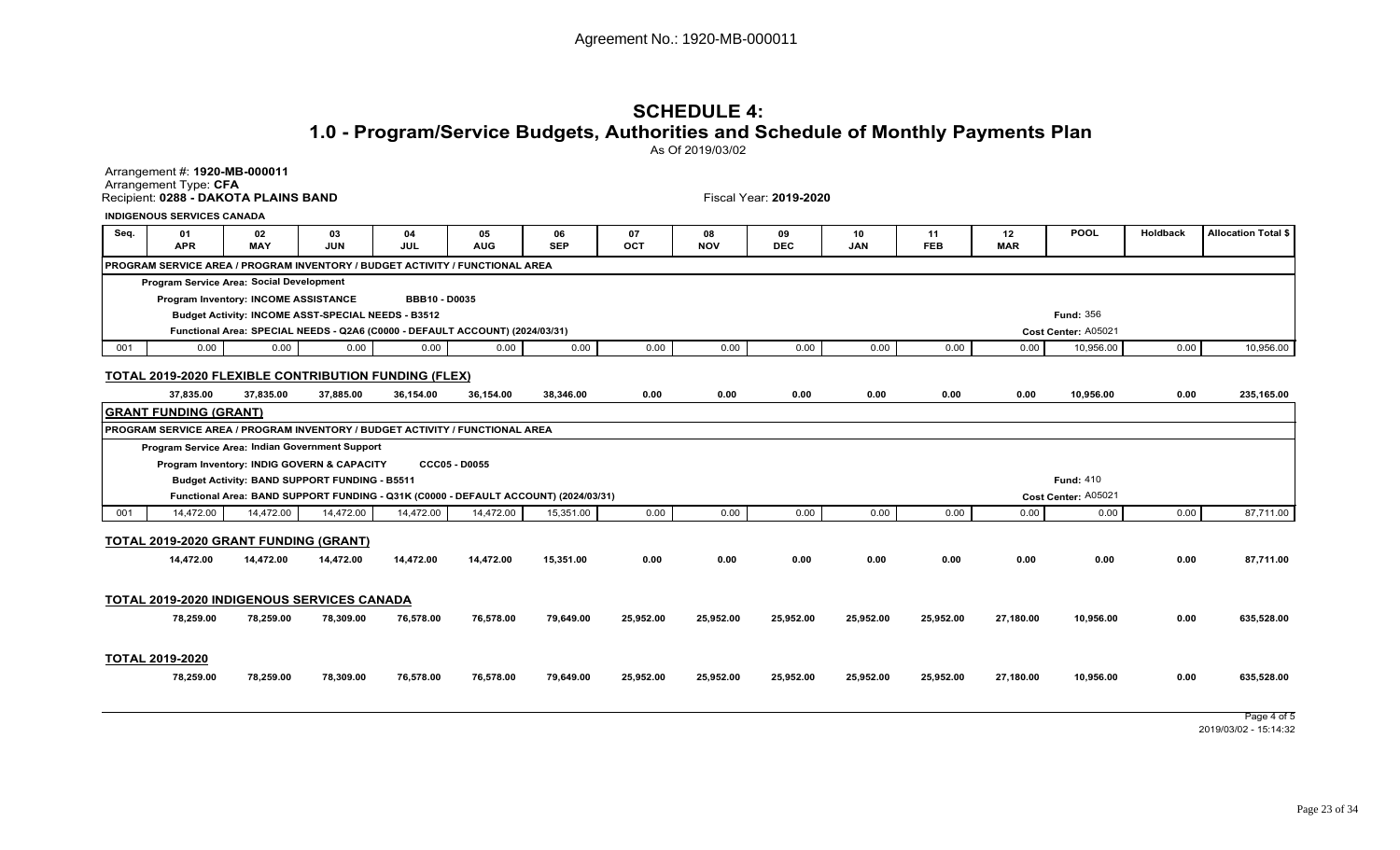## **SCHEDULE 4: 1.0 - Program/Service Budgets, Authorities and Schedule of Monthly Payments Plan**As Of 2019/03/02

**GRAND TOTAL**

 **635,528.00** 

Page 5 of 52019/03/02 - 15:14:32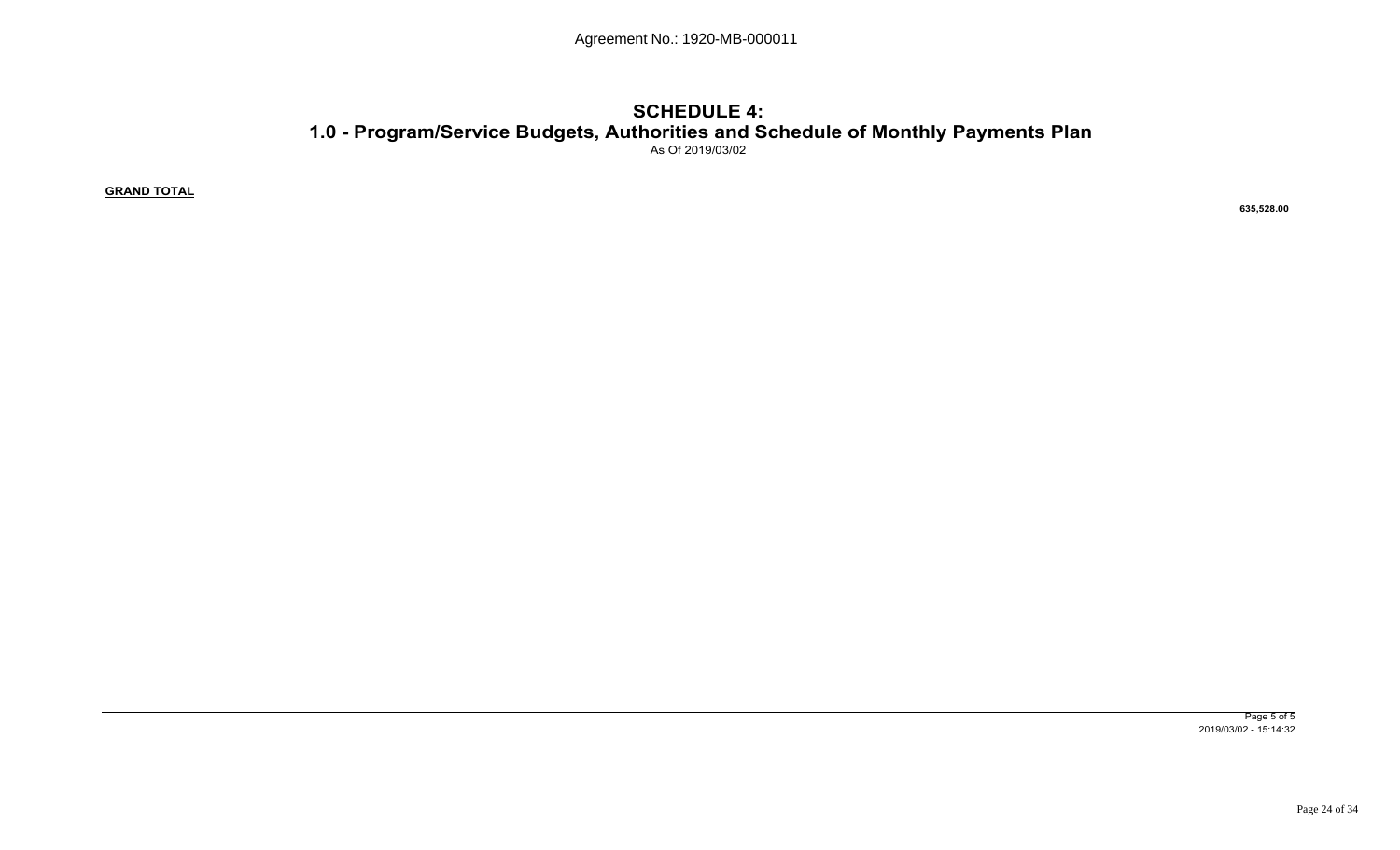# **SCHEDULE 4: 2.0 - Cash Flow by Fiscal Year by Department** As Of 2019/03/02

Arrangement #: **1920-MB-000011**Arrangement Type: **CFA** Recipient: **0288 - DAKOTA PLAINS BAND**

| <b>Budget</b>                        | <b>Funding</b>               | 2019-2020  | Total      |
|--------------------------------------|------------------------------|------------|------------|
| <b>Indigenous Services</b><br>Canada | <b>Fixed Contribution</b>    | 312,652.00 | 312,652.00 |
|                                      | <b>Flexible Contribution</b> | 235,165.00 | 235,165.00 |
|                                      | Grant                        | 87,711.00  | 87,711.00  |
|                                      | Total                        | 635,528.00 | 635,528.00 |
| <b>Total</b>                         |                              | 635,528.00 | 635,528.00 |

Page 1 of 1 2019/03/02 - 15:14:34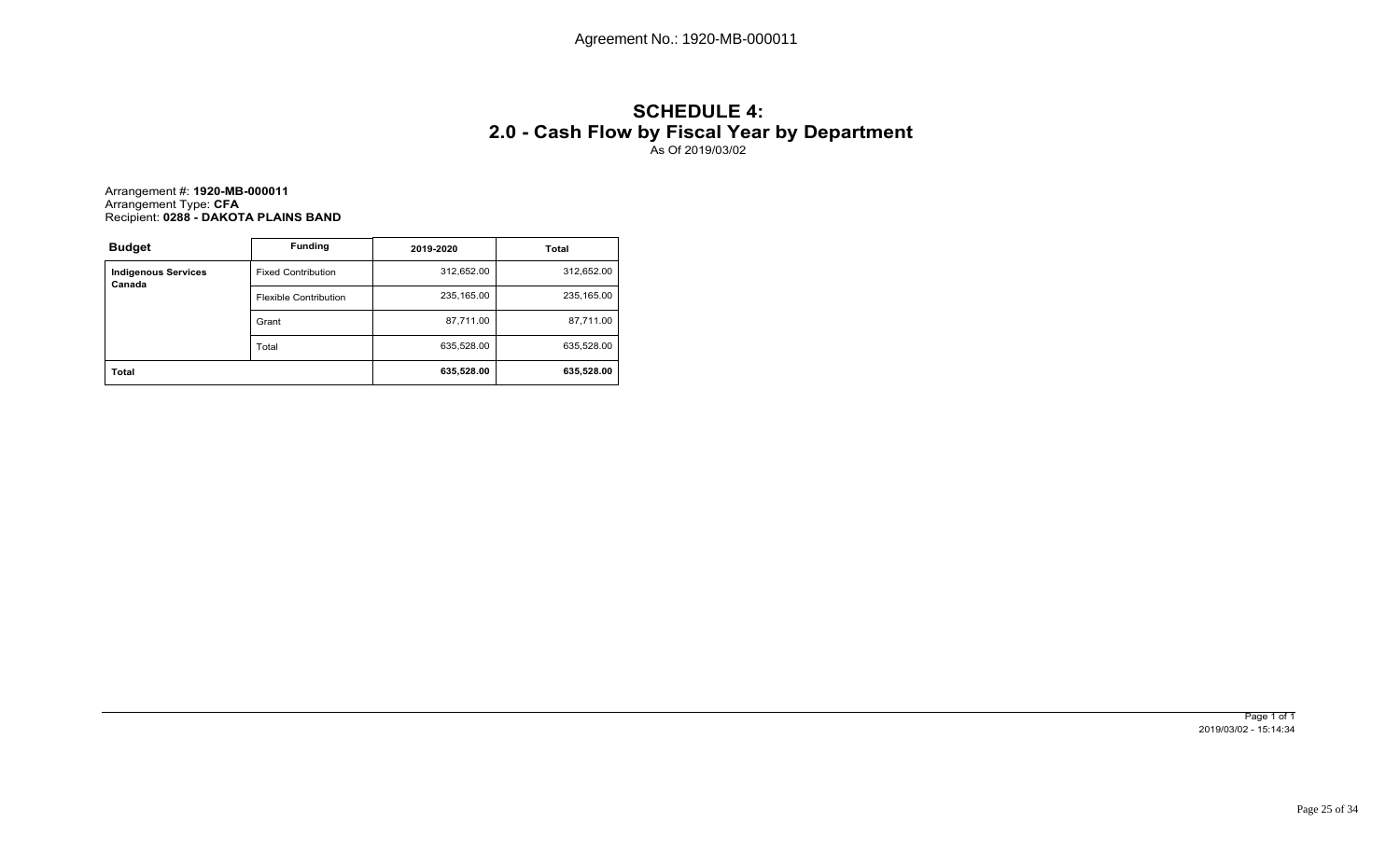## **SCHEDULE 4: 3.0 - Cash Flow by Month and Year - ALL FUNDING by type and month**As Of 2019/03/02

Arrangement #: **1920-MB-000011**Arrangement Type: **CFA** Recipient: **0288 - DAKOTA PLAINS BAND**

**Fixed Contribution**

|           | Apri      | May       | June      | July      | August    | September | October   | November  | <b>December</b> | Januarv   | February  | March     | Pool | Holdback | <b>Total</b> |
|-----------|-----------|-----------|-----------|-----------|-----------|-----------|-----------|-----------|-----------------|-----------|-----------|-----------|------|----------|--------------|
| 2019-2020 | 25,952.00 | 25,952.00 | 25,952.00 | 25,952.00 | 25,952.00 | 25,952.00 | 25,952.00 | 25,952.00 | 25,952.00       | 25,952.00 | 25,952.00 | 27,180.00 | 0.00 | 0.00     | 312,652.00   |
| Total     | 25,952.00 | 25,952.00 | 25,952.00 | 25.952.00 | 25,952.00 | 25,952.00 | 25,952.00 | 25,952.00 | 25,952.00       | 25.952.00 | 25.952.00 | 27.180.00 | 0.00 | 0.00     | 312,652.00   |

| <b>Flexible Contribution</b> |           |           |           |           |           |           |         |          |          |         |          |       |           |          |              |
|------------------------------|-----------|-----------|-----------|-----------|-----------|-----------|---------|----------|----------|---------|----------|-------|-----------|----------|--------------|
|                              | April     | May       | June      | July      | August    | September | October | November | December | January | February | March | Pool      | Holdback | <b>Total</b> |
| 2019-2020                    | 37,835.00 | 37,835.00 | 37,885.00 | 36,154.00 | 36,154.00 | 38,346.00 | 0.00    | 0.00     | 0.00     | 0.00    | 0.00     | 0.00  | 10,956.00 | 0.00     | 235,165.00   |
| Total                        | 37,835.00 | 37,835.00 | 37,885.00 | 36,154.00 | 36,154.00 | 38,346.00 | 0.00    | 0.00     | 0.00     | 0.00    | 0.00     | 0.00  | 10,956.00 | 0.00     | 235,165.00   |

| Grant     |           |           |           |           |           |           |         |          |          |         |          |              |      |          |           |
|-----------|-----------|-----------|-----------|-----------|-----------|-----------|---------|----------|----------|---------|----------|--------------|------|----------|-----------|
|           | April     | May       | June      | July      | August    | September | October | November | December | January | February | <b>March</b> | Pool | Holdback | Total     |
| 2019-2020 | 14,472.00 | 14.472.00 | 14,472.00 | 14,472.00 | 14,472.00 | 15,351.00 | 0.00    | 0.00     | 0.00     | 0.00    | 0.00     | 0.00         | 0.00 | 0.00     | 87,711.00 |
| ˈ Total   | 14,472.00 | 14,472.00 | 14,472.00 | 14,472.00 | 14,472.00 | 15,351.00 | 0.00    | 0.00     | 0.00     | 0.00    | 0.00     | 0.00         | 0.00 | 0.00     | 87,711.00 |

Page 1 of 1 2019/03/02 - 15:14:36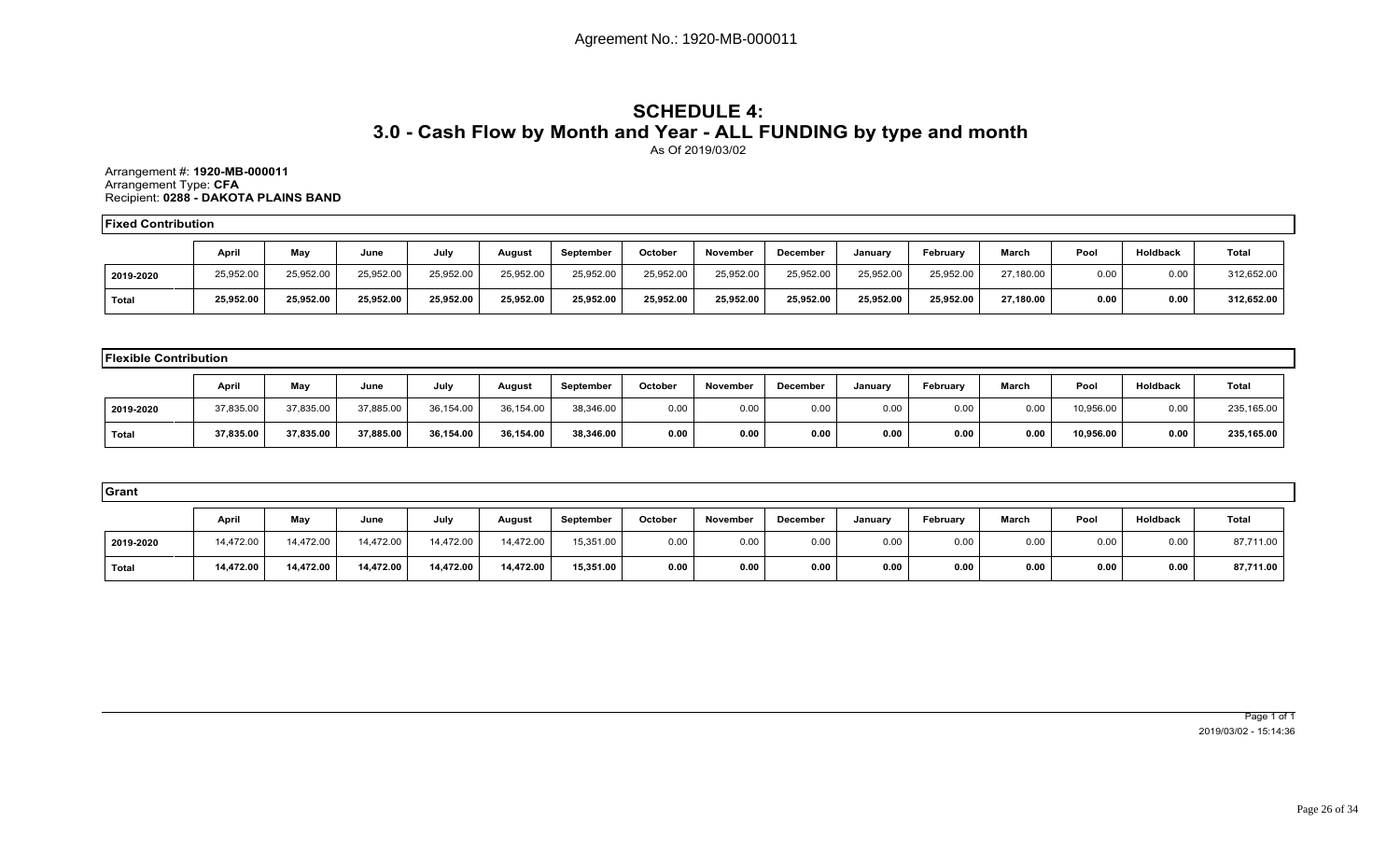## **SCHEDULE 4: 4.0 - Cash Flow by Month - Current Year - All Funding by Month and Department**As Of 2019/03/02

Arrangement #: **1920-MB-000011** Arrangement Type: **CFA** Recipient: **0288 - DAKOTA PLAINS BAND**Fiscal Year: **2019-2020**

|                              |              |             |             |             |             |             | <b>Indigenous Services Canada</b> |             |             |             |             |             |             |             |          |
|------------------------------|--------------|-------------|-------------|-------------|-------------|-------------|-----------------------------------|-------------|-------------|-------------|-------------|-------------|-------------|-------------|----------|
| Funding                      | <b>Total</b> | <b>APR</b>  | <b>MAY</b>  | <b>JUN</b>  | JUL         | <b>AUG</b>  | <b>SEP</b>                        | OCT         | <b>NOV</b>  | <b>DEC</b>  | <b>JAN</b>  | FEB         | <b>MAR</b>  | Pool        | Holdback |
| <b>Fixed Contribution</b>    | \$312,652.00 | \$25,952.00 | \$25,952.00 | \$25,952.00 | \$25,952.00 | \$25,952.00 | \$25,952.00                       | \$25,952.00 | \$25,952.00 | \$25,952.00 | \$25,952.00 | \$25,952.00 | \$27.180.00 | \$0.00      | \$0.00   |
| <b>Flexible Contribution</b> | \$235,165.00 | \$37,835,00 | \$37,835.00 | \$37,885.00 | \$36,154.00 | \$36,154.00 | \$38,346,00                       | \$0.00      | \$0.00      | \$0.00      | \$0.00      | \$0.00      | \$0.00      | \$10,956.00 | \$0.00   |
| <b>S</b> rant                | \$87,711.00  | \$14,472.00 | \$14,472.00 | \$14,472.00 | \$14,472.00 | \$14,472.00 | \$15,351,00                       | \$0.00      | \$0.00      | \$0.00      | \$0.00      | \$0.00      | \$0.00      | \$0.00      | \$0.00   |

| ˈTota | \$635,528.00 | \$78.259.00 | \$78.259.00 | \$78,309.00 | \$76.578.00 | \$76.578.00 | \$79,649.00 | \$25.952.00 | \$25.952.00 | \$25,952.00 | \$25.952.00 | \$25,952.00 | \$27.180.00 | \$10,956.00 | \$0.00 |
|-------|--------------|-------------|-------------|-------------|-------------|-------------|-------------|-------------|-------------|-------------|-------------|-------------|-------------|-------------|--------|
|-------|--------------|-------------|-------------|-------------|-------------|-------------|-------------|-------------|-------------|-------------|-------------|-------------|-------------|-------------|--------|

Page 1 of 1 2019/03/02 - 15:14:38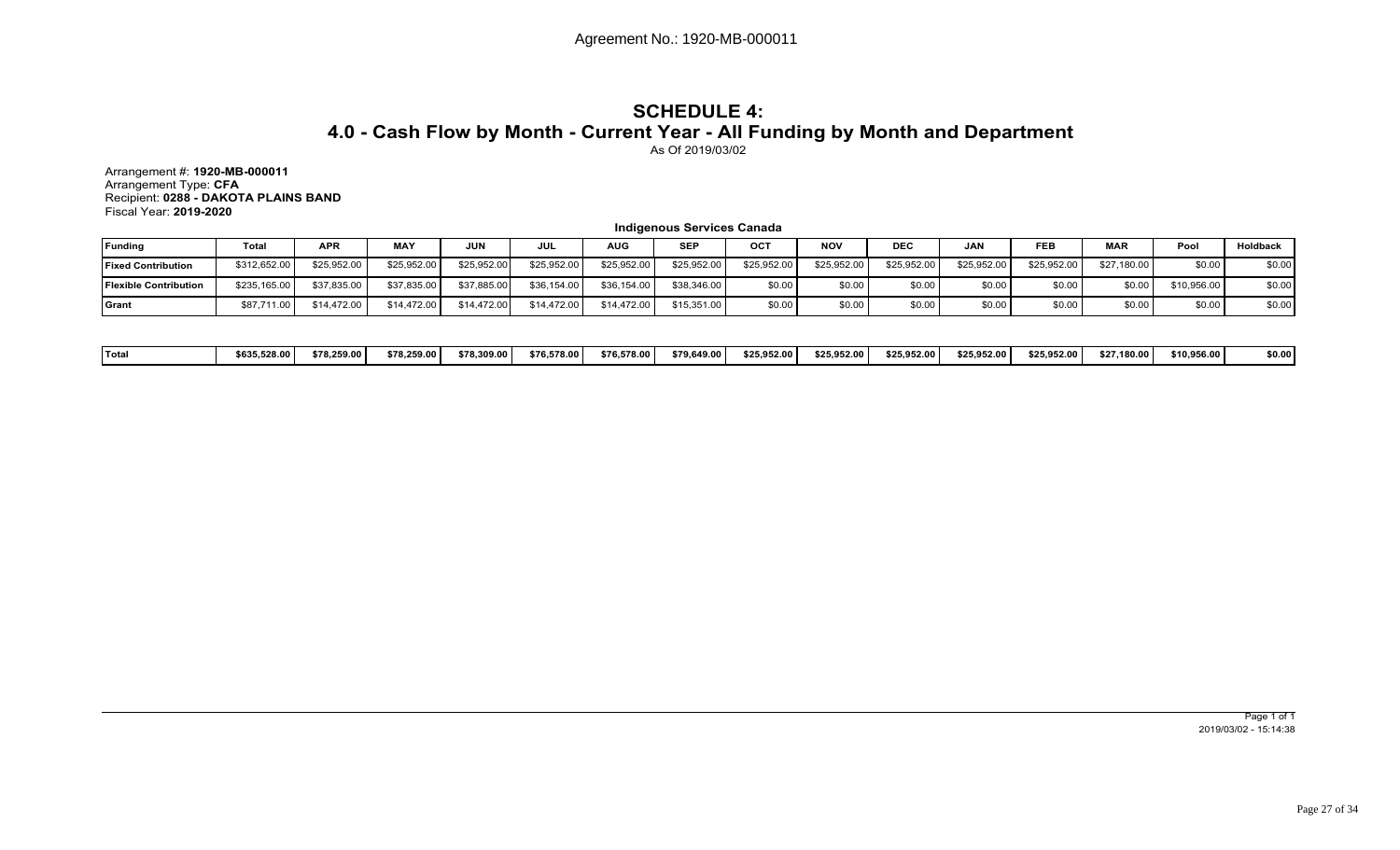## **SCHEDULE 5**

## **CONTRIBUTION FUNDING: DELIVERY REQUIREMENTS AND FUNDING ADJUSTMENT FACTORS**

## **HEALTH ACTIVITIES**

#### **1 Delivery Requirements for Health Activities**

- 1.1 Health Activities shall be delivered by The Council in accordance with the terms of this Agreement and the following plans or protocol:
	- (a) Health Activities funded by Set Funding or Fixed Funding shall be delivered by The Council in accordance with the Program Plan;
	- (b) Health Activities funded by Flexible Funding or Block Funding shall be delivered by The Council in accordance with its Health Plan; and
	- (c) Health Facility and Health Asset projects funded under the Capital Investments Functional Area according to Schedule 4 must be delivered by The Council in accordance with the Health Infrastructure and Capital Protocol.
- 1.2 In the event of a conflict between the plans referred to in subsection 1.1 and the other provisions of this Agreement, the other provisions of this Agreement will govern.

## **2 Health Plan**

- 2.1 The Council shall, if it has not done so prior to the commencement of this Agreement, submit a Health Plan to Canada to establish terms and conditions for Health Activities funded by Flexible Funding or Block Funding. The Council shall amend the Health Plan as necessary to reflect any changes made to its Activity priorities and objectives and submit such amendments to Canada. The Council shall provide all amendments to Canada for review prior to implementing them.
- 2.2 Canada shall review the Health Plan and any amendments or replacements thereof to determine whether the plan is eligible to be supported with Flexible Funfing or Block Funding. Canada may require adjustments to the Health Plan prior to the commencement or continuation of the provision of the Funding.

## **3 Health Facilities and Health Assets**

- 3.1 The Council shall use each Health Facility and Health Asset solely for the purposes of providing Health Activities, unless otherwise agreed to in writing by Canada.
- 3.2 The Council may not, without the consent of Canada:
	- (a) change the use of any Health Facility or Health Assets or permit them to be used for additional uses which are not directly related to fulfilling the terms and conditions of this Agreement or any agreement under which funding for the Health Facility or Health Asset was provided;
	- (b) pledge, mortgage, charge or permit the creation of any security interest, claim or lien against the Health Facilities and Health Assets;
	- (c) undertake significant alteration of the Health Facilities and Health Assets; or
	- (d) sell, exchange, transfer or dispose of such facilities and assets.
- 3.3 The Council acknowledges that:
	- (a) it holds the beneficial interest in any Health Facilities or Health Assets and acknowledges that Canada does not exercise any control over any Health Facilities and Health Assets; and
	- (b) acknowledges that it shall enjoy sole possession and control over any Health Facilities or Health Assets acquired with Funding and shall have the sole legal responsibility for any matters arising from the construction, possession, control, operation or maintenance of the Health Facilities or Health Assets.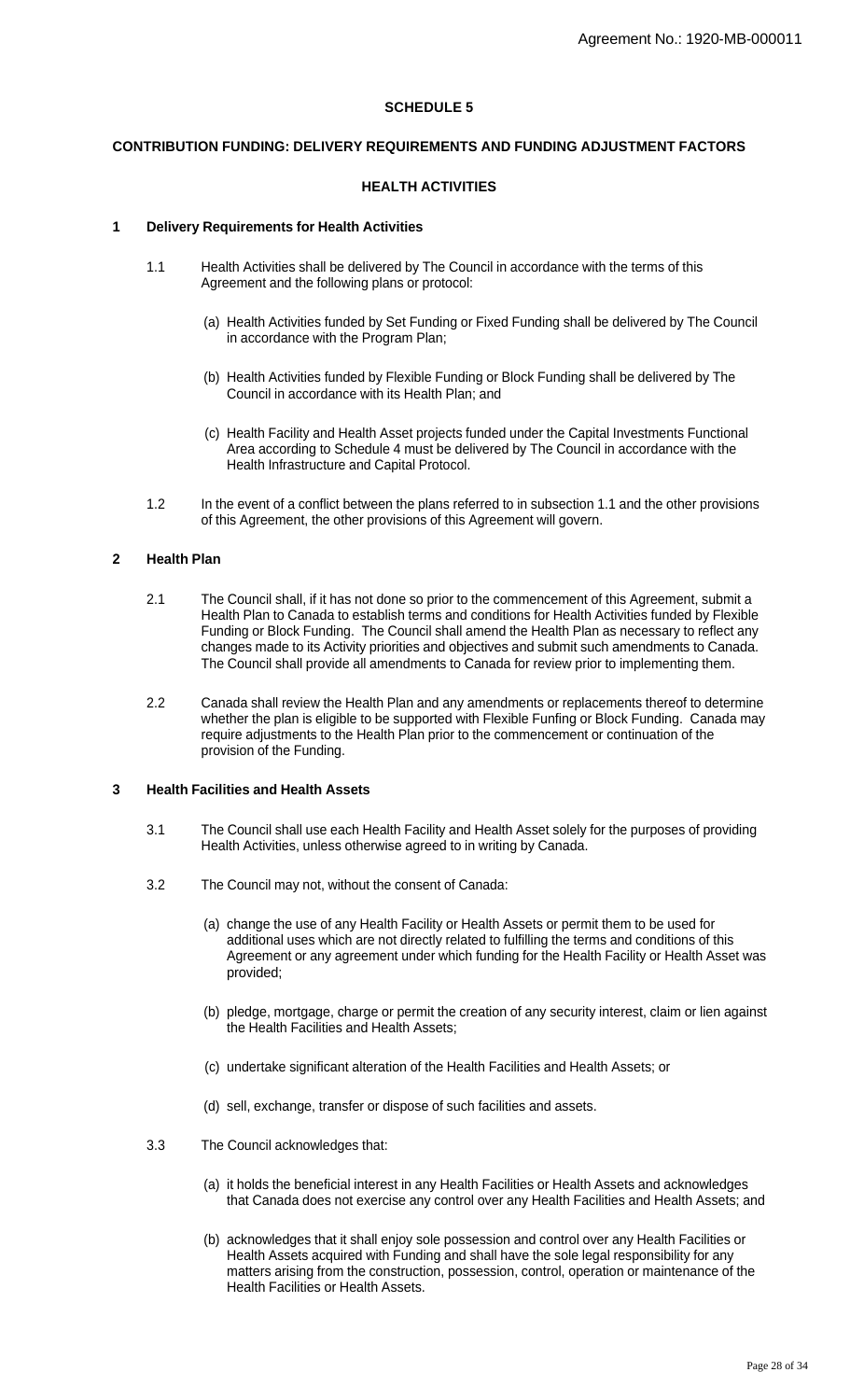- 3.4 Where Canada, its employees, contractors or agents require the use of any Health Facilities or Health Assets in whole or in part to deliver federal health programs in The Council's community, The Council shall permit such use or take all steps necessary to facilitate or consent to such use. Any such use by Canada shall be permitted free of rent or charge by The Council in view of the capital or maintenance contributions for such Health Facilities and Health Assets by Canada.
- 3.5 Where this Agreement contains Funding under the Capital Investments Functional Area according to Schedule 4, The Council shall also comply with the Health Infrastructure and Capital Protocol issued by Canada with respect to such Funding.

## **4 Health Research Projects**

4.1 The Council shall, in respect of any health research study, assessment or report containing opinions of The Council that is prepared with the Funding, include with the Funding recognition statement a disclaimer that the views and opinions expressed therein are solely those of The Council and may not reflect the views and opinions of Canada.

## **5 Definitions**

In this Schedule, the following terms have the following meanings. These definitions apply equally to the singular and plural forms of the terms defined:

**"Health Asset"** means an asset of any kind used for Health Activities other than a Health Facility, and which: (i) is in the possession, control or ownership of The Council; (ii) has been acquired in whole or in part byThe Council with any Funding or funding from a previous health contribution agreement between the parties, and (iii) is not consumed or expended in the natural course of its use.

**"Health Facility"** means a building or facility of any kind used for Health Activities or to support Health Activities, including any fixtures thereto, which has been constructed, purchased or maintained by in whole or in part with any Funding or funding from a previous health contribution agreement between the parties.

**"Health Infrastructure and Capital Protocol"** means a document issued by, and available from, Canada that consists of functional activities associated with the planning, design, construction or repair of Health Facilities and Health Assets.

**"Health Plan"** means a comprehensive health plan or the multi-year workplan prepared by The Council and approved by Canada which sets out how The Council will deliver Health Activities funded by Flexible or Block Funding, and further described in section 2 of this Schedule.

**"Program Plan"** means a plan prepared by Canada and provided to The Council for the delivery of Health Activities funded by Set Funding or Fixed Funding. The Program Plan may be incorporated into The Council's Health Plan if it also receives Flexible Funding or Block Funding for Health Activities.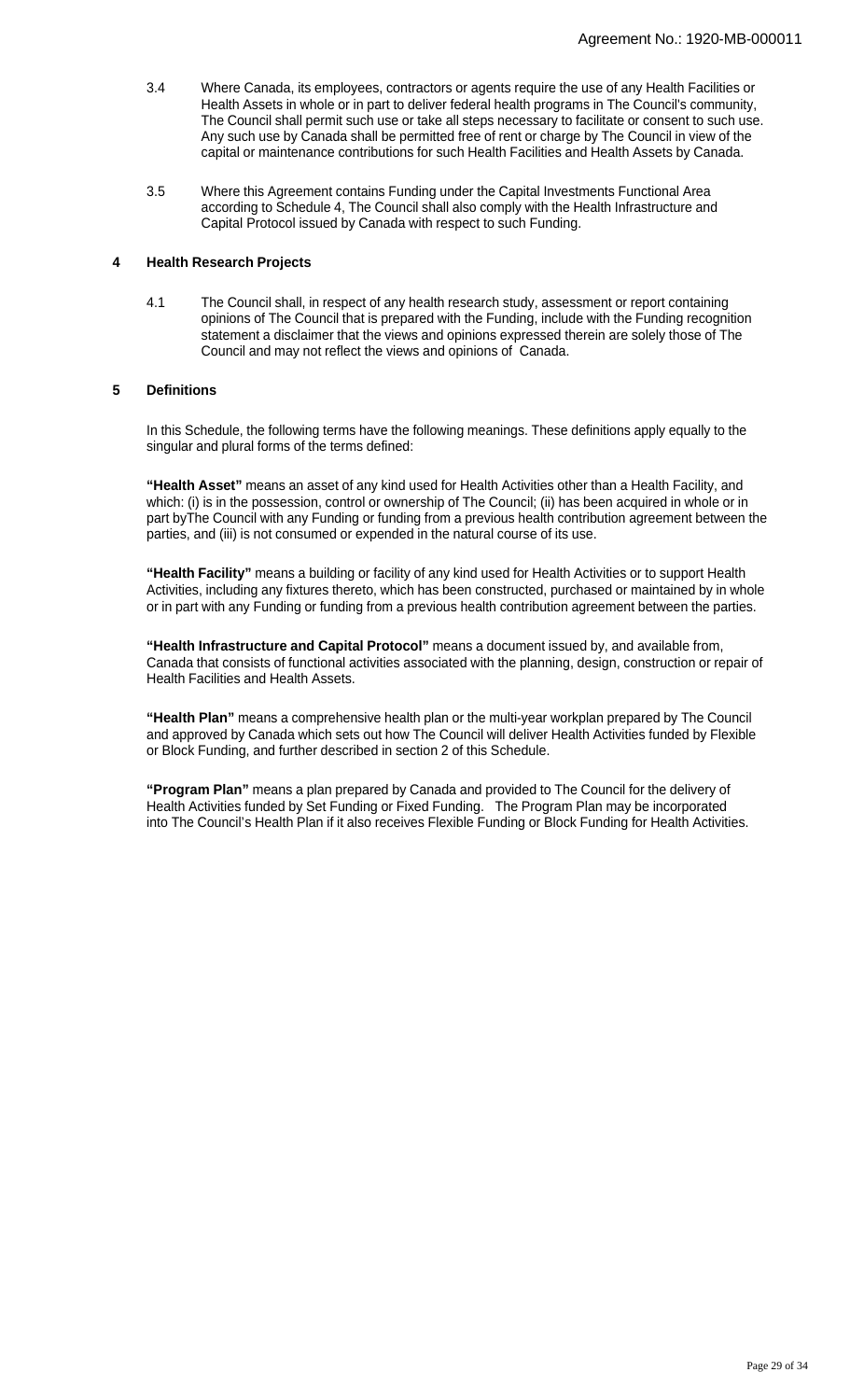## **NON-HEALTH ACTIVITIES**

# **6 Activities Funded by Block Funding for ISC**

| <b>BLOCK ACTIVITY DELIVERY REQUIREMENTS</b>     |                                   |  |
|-------------------------------------------------|-----------------------------------|--|
| <b>DELIVERY REQUIREMENTS</b><br><b>ACTIVITY</b> |                                   |  |
|                                                 | Not applicable to this Agreement. |  |

# **7 Block Formula Adjustment for ISC**

Not applicable to this Agreement.

# **8 Activites Funded by Block Funding for CIRNAC**

| <b>BLOCK ACTIVITY DELIVERY REQUIREMENTS</b> |                                   |  |
|---------------------------------------------|-----------------------------------|--|
| <b>ACTIVITY</b>                             | <b>DELIVERY REQUIREMENTS</b>      |  |
|                                             | Not applicable to this Agreement. |  |

# **9 Block Formula Adjustment for CIRNAC**

Not applicable to this Agreement.

# **10 Activities Funded by Set, Fixed, Flexible and Grant Funding for ISC**

| <b>ACTIVITY DELIVERY REQUIREMENTS, COST- SHARING AND ADJUSTMENT FACTORS</b>                                                    |                                                                                                                                                                                                                                                                                                                                                                                                                                                             |                         |                                                                                                                                                                                                           |
|--------------------------------------------------------------------------------------------------------------------------------|-------------------------------------------------------------------------------------------------------------------------------------------------------------------------------------------------------------------------------------------------------------------------------------------------------------------------------------------------------------------------------------------------------------------------------------------------------------|-------------------------|-----------------------------------------------------------------------------------------------------------------------------------------------------------------------------------------------------------|
| <b>ACTIVITY</b>                                                                                                                | <b>DELIVERY REQUIREMENTS</b>                                                                                                                                                                                                                                                                                                                                                                                                                                | COST-<br><b>SHARING</b> | <b>ADJUSTMENT FACTOR</b>                                                                                                                                                                                  |
| <b>Band Support</b><br>Funding                                                                                                 | The Council shall maintain a soundly<br>administered and managed<br>organization and provide efficient<br>delivery of the programs and services<br>as set out in this Agreement. Funds<br>provided under this Agreement shall be<br>used to assist band councils to meet the<br>costs of local government and<br>administration of departmentally funded<br>services in accordance with the Band<br><b>Support Funding Program Policy</b><br>issued by ISC. |                         | The budget is set based on<br>receipt of an acceptable<br>application and may be<br>adjusted.                                                                                                             |
| Post-Secondary<br><b>Student Support</b><br>Program the<br>University and<br><b>College Entrance</b><br>Preparation<br>Program | The Council shall administer the Post-<br>Secondary Student Support Program<br>and University and College Entrance<br>Preparation Program in accordance<br>with the Post-Secondary Student<br>Support Program and University and<br><b>College Entrance Preparation</b><br><b>Program National Program Guidelines</b><br>issued by ISC as amended from time to<br>time.                                                                                     |                         | The budget is set at the start of<br>each Fiscal Year based on<br>regional allocation<br>methodologies and may be<br>adjusted during each Fiscal<br>Year based on various regional<br>adjustment factors. |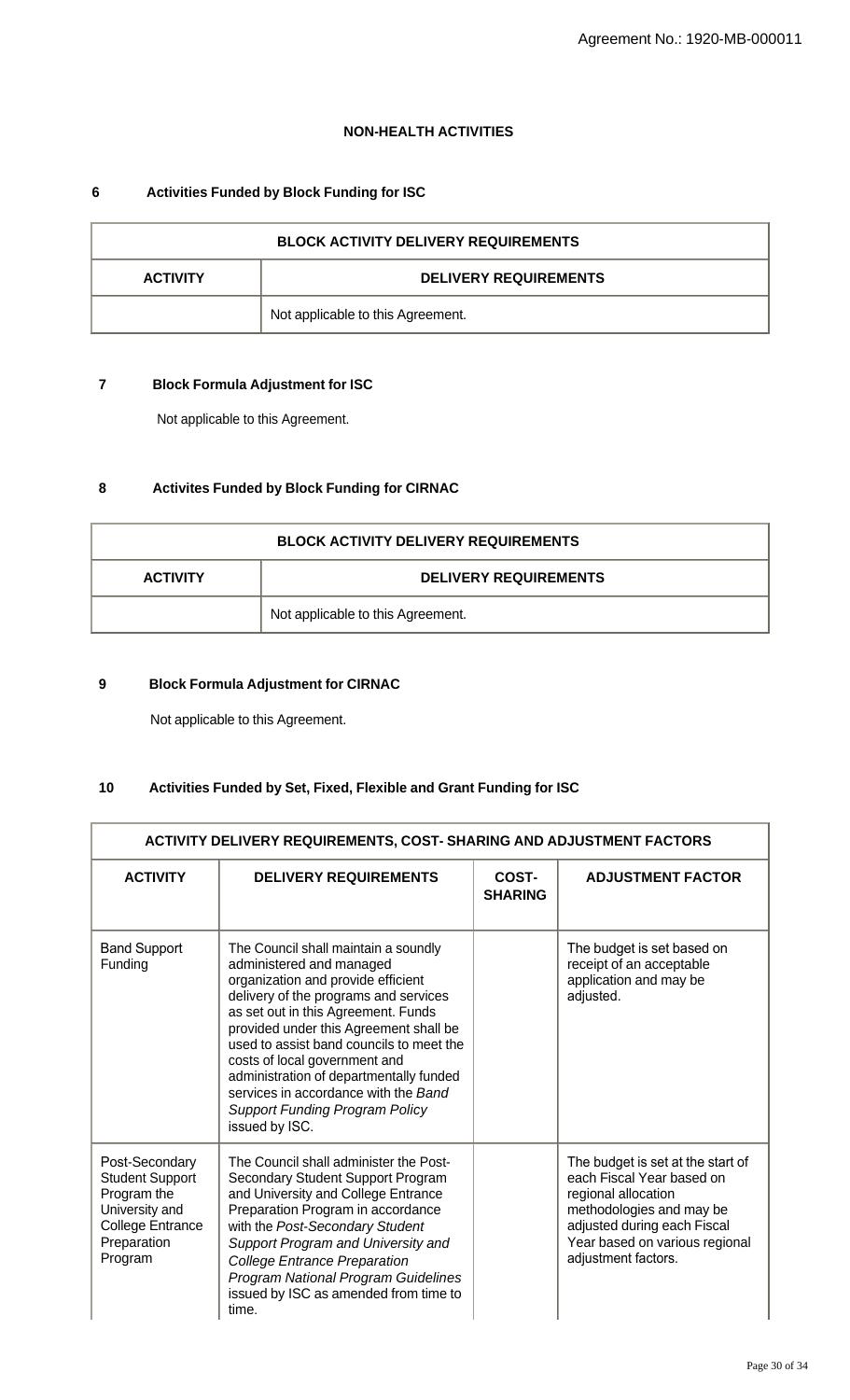| Income<br>Assistance                   | The Council shall:<br>(a) administer the Income Assistance<br>Program in<br>accordance with ISC's Income<br>Assistance National Program<br>Guidelines and any other approved<br>program documentation issued by ISC<br>as amended from time to time.                                                                                                                                                                                                                                                                                                                                                                                                                                                                                                                                                                                                                                                                                                                                                                                                                                                                                         | <b>Basic Needs:</b><br>The budget is set based on the<br>estimated year-end budget of<br>the previous fiscal year<br>expenditures and may be<br>adjusted based on the Policy<br>and Procedures Guide,<br>Manitoba Region, Income<br>Assistance Program, provincial<br>rate changes and/or<br>recommendations from<br>compliance activities.<br><b>Special Needs:</b><br>The budget is set and may be<br>adjusted based on the Policy<br>and Procedures Guide,<br>Manitoba Region, Income<br>Assistance Program or<br>recommendations from<br>compliance activities.<br>Service Delivery:<br>Volume is set based on past<br>expenditures and agreed upon<br>trends. No further volume<br>adjustments will be made. |
|----------------------------------------|----------------------------------------------------------------------------------------------------------------------------------------------------------------------------------------------------------------------------------------------------------------------------------------------------------------------------------------------------------------------------------------------------------------------------------------------------------------------------------------------------------------------------------------------------------------------------------------------------------------------------------------------------------------------------------------------------------------------------------------------------------------------------------------------------------------------------------------------------------------------------------------------------------------------------------------------------------------------------------------------------------------------------------------------------------------------------------------------------------------------------------------------|-------------------------------------------------------------------------------------------------------------------------------------------------------------------------------------------------------------------------------------------------------------------------------------------------------------------------------------------------------------------------------------------------------------------------------------------------------------------------------------------------------------------------------------------------------------------------------------------------------------------------------------------------------------------------------------------------------------------|
| <b>Assisted Living</b>                 | The Council shall administer the<br>Assisted Living Program in accordance<br>with ISC's Assisted Living National<br>Program Guidelines and any other<br>current approved program<br>documentation issued by ISC as<br>amended from time to time.                                                                                                                                                                                                                                                                                                                                                                                                                                                                                                                                                                                                                                                                                                                                                                                                                                                                                             | The budget is set and no<br>adjustments will be made.                                                                                                                                                                                                                                                                                                                                                                                                                                                                                                                                                                                                                                                             |
| Community<br>Infrastructure<br>Program | The Council shall at all times provide for<br>the preservation of public health and<br>safety and the protection of the<br>environment.<br>Ownership and Use of Capital Facilities<br>and Assets:<br>The Council acknowledges that it has<br>the beneficial legal interest in any<br>capital facility or asset acquired with<br>funding provided by ISC and<br>acknowledges that ISC does not<br>exercise any ownership rights over such<br>facilities or assets.<br>The Council acknowledges that it shall<br>enjoy sole possession and control over<br>any capital facility or asset acquired<br>with funding provided by ISC and shall<br>have the sole legal responsibility for any<br>matters arising from the construction,<br>possession, control, operation or<br>maintenance of the facility or asset.<br>The Council is required, as a condition<br>of funding, to agree to use each facility<br>or asset for the purpose described in<br>this Agreement, unless otherwise<br>agreed by ISC.<br>Conditions of Funding:<br>The Council shall comply with the<br><b>Protocol for AANDC-Funded</b><br>Infrastructure issued by ISC as | <b>Band-based Capital Projects:</b><br>Funding for Band-based capital<br>projects contained in the<br>Agreement may be adjusted<br>based on changes to the<br>approved First Nation<br>Infrastructure Investment Plan.<br>Operation and Maintenance:<br>The budget is set based on the<br>actual eligible assets identified<br>under the Integrated Capital<br>Management System (ICMS)<br>and may be adjusted.                                                                                                                                                                                                                                                                                                   |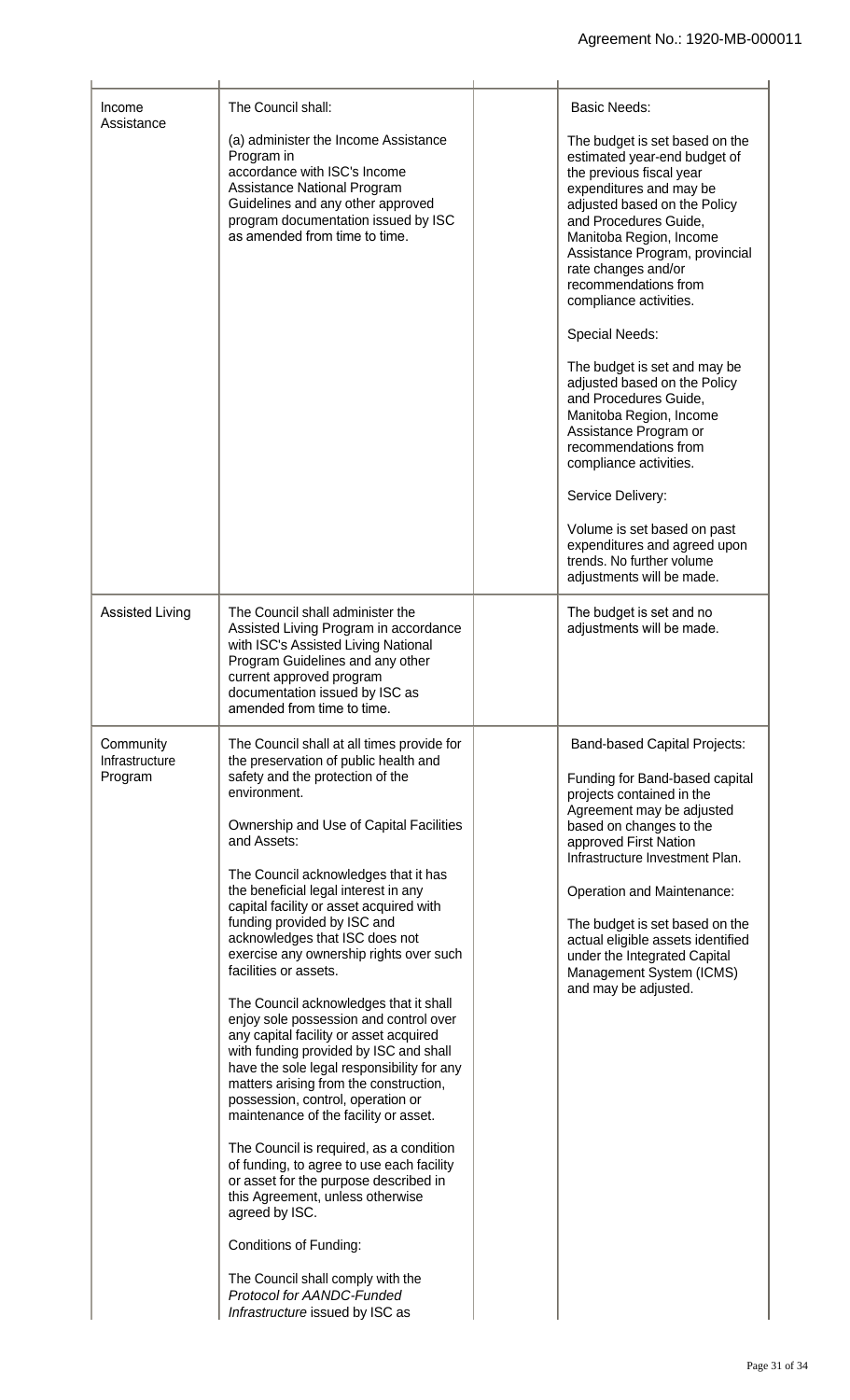|  | amended from time to time. |  |  |
|--|----------------------------|--|--|
|--|----------------------------|--|--|

# **11 Activities Funded by Set, Fixed, Flexible and Grant Funding for CIRNAC**

| <b>ACTIVITY DELIVERY REQUIREMENTS, COST- SHARING AND ADJUSTMENT FACTORS</b> |                              |                     |                          |
|-----------------------------------------------------------------------------|------------------------------|---------------------|--------------------------|
| <b>ACTIVITY</b>                                                             | <b>DELIVERY REQUIREMENTS</b> | <b>COST-SHARING</b> | <b>ADJUSTMENT FACTOR</b> |
|                                                                             |                              |                     |                          |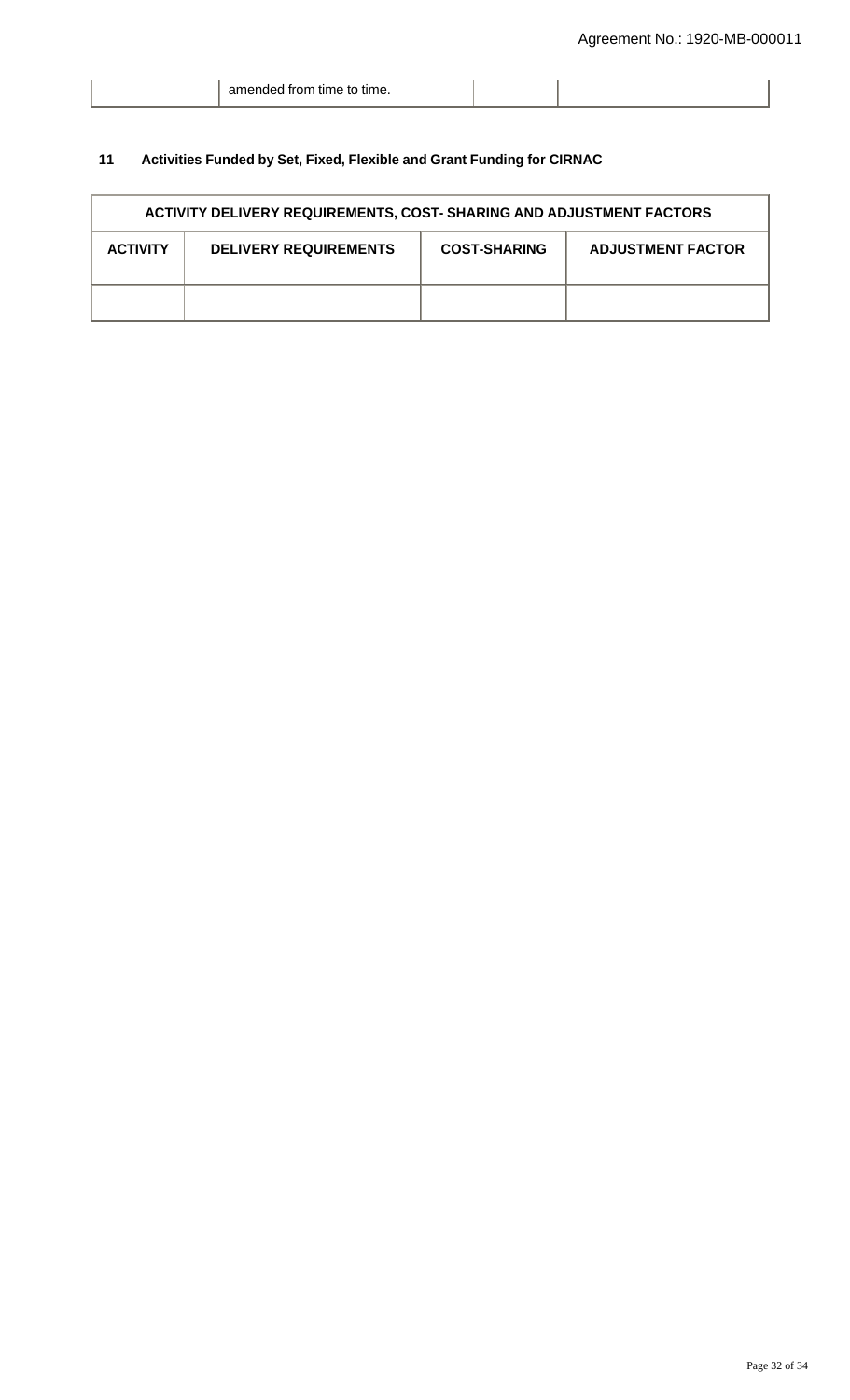# **DAKOTA PLAINS BAND (0288)SCHEDULE 7 - REPORTING AND DUE DATES**

|                                      |                                                                                 | Agreement No.: 1920-MB-000011                  |
|--------------------------------------|---------------------------------------------------------------------------------|------------------------------------------------|
|                                      |                                                                                 |                                                |
|                                      |                                                                                 | ISC (non-FNIHB)/DIAND-4<br><b>Unclassified</b> |
|                                      |                                                                                 | <b>SCHEDULE 7 - REPORTING AND DUE DATES</b>    |
|                                      |                                                                                 | <b>DAKOTA PLAINS BAND (0288)</b>               |
| <b>Arrangement No.:</b>              | 1920-MB-000011                                                                  | <b>Comprehensive Funding Arrangement</b>       |
|                                      |                                                                                 |                                                |
| <b>Program / Report Name</b>         |                                                                                 | <b>Reports Due</b>                             |
| <b>ASSISTED LIVING</b>               | <b>BBB11</b>                                                                    |                                                |
|                                      | 455937 - (455937) - Assisted Living Report                                      |                                                |
|                                      | * Consolidated Report - Applicable only once (See note 1 below)                 |                                                |
| Quarterly #1                         |                                                                                 | 2019/07/15                                     |
| Quarterly #2                         |                                                                                 | 2019/10/15                                     |
| Quarterly #3                         |                                                                                 | 2020/01/15                                     |
| Quarterly #4<br><b>EDUCATION</b>     | <b>BBB09</b>                                                                    | 2020/04/15                                     |
|                                      | 4016769 - (4016769) - Annual Register of Post-Secondary Education Students      |                                                |
|                                      | * Consolidated Report - Applicable only once (See note 1 below)                 |                                                |
| Submission #1                        |                                                                                 | 2020/08/31                                     |
| <b>EDUCATION FACILITIES</b>          | CCC07                                                                           |                                                |
|                                      | 460649 - (460649) - Asset Condition Report System (ACRS) Projects Annual Report |                                                |
|                                      | * Consolidated Report - Applicable only once (See note 1 below)                 |                                                |
| Submission #1                        |                                                                                 | 2020/05/31                                     |
| <b>HOUSING</b>                       | CCC08<br>41701 - (41701) - Community Infrastructure and Housing Annual Report   |                                                |
|                                      | * Consolidated Report - Applicable only once (See note 1 below)                 |                                                |
| Submission #1                        |                                                                                 | 2020/05/31                                     |
| <b>INCOME ASSISTANCE</b>             | <b>BBB10</b>                                                                    |                                                |
|                                      |                                                                                 |                                                |
|                                      |                                                                                 |                                                |
|                                      |                                                                                 |                                                |
|                                      |                                                                                 |                                                |
|                                      |                                                                                 |                                                |
| SCHEDULE 7 - REPORTING AND DUE DATES |                                                                                 |                                                |

DAKOTA PLAINS BAND (0288)